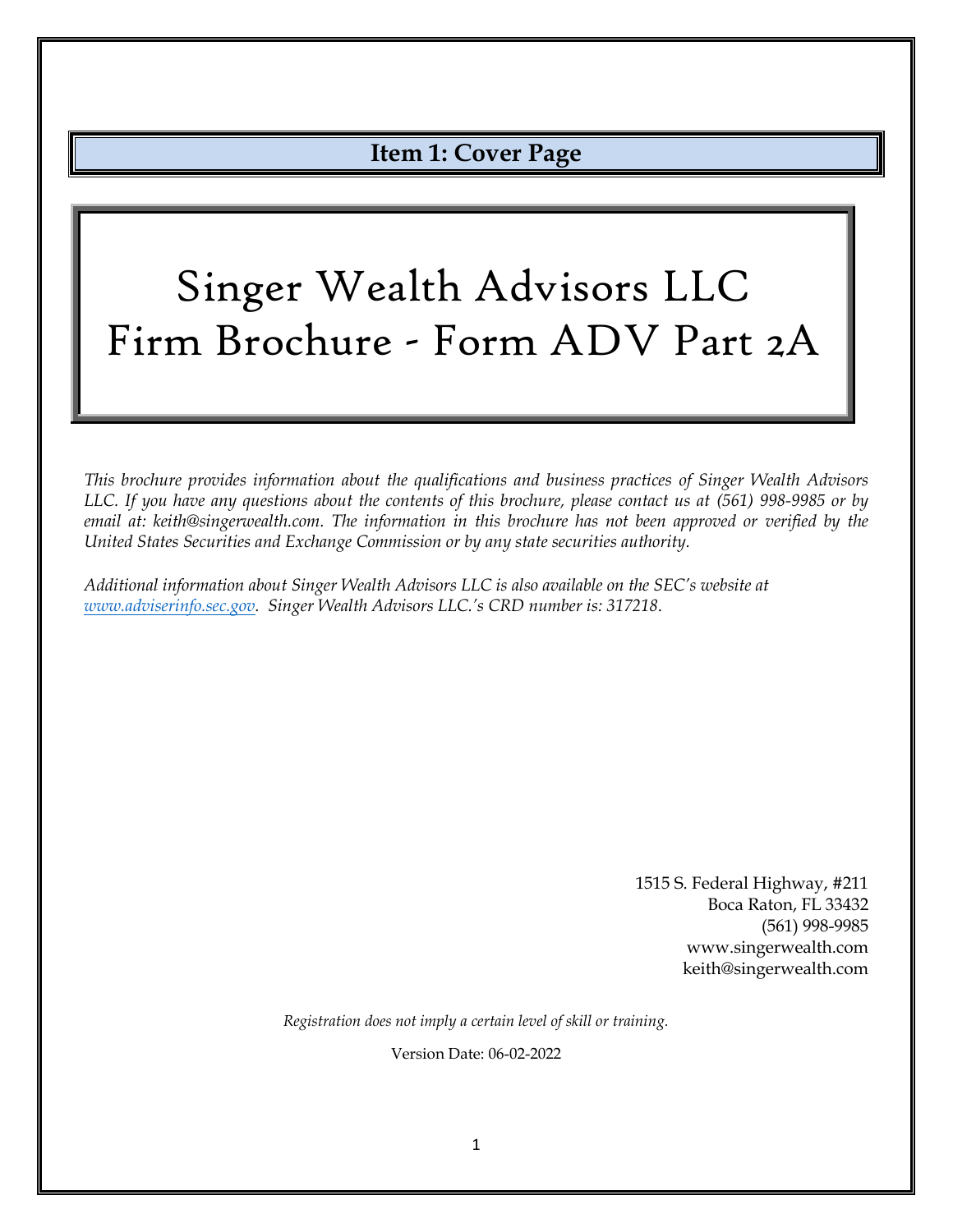# **Item 2: Material Changes**

<span id="page-1-0"></span>The Spartan strategy has been removed from platform

Variable Annuities with Schwab as Agent of Record available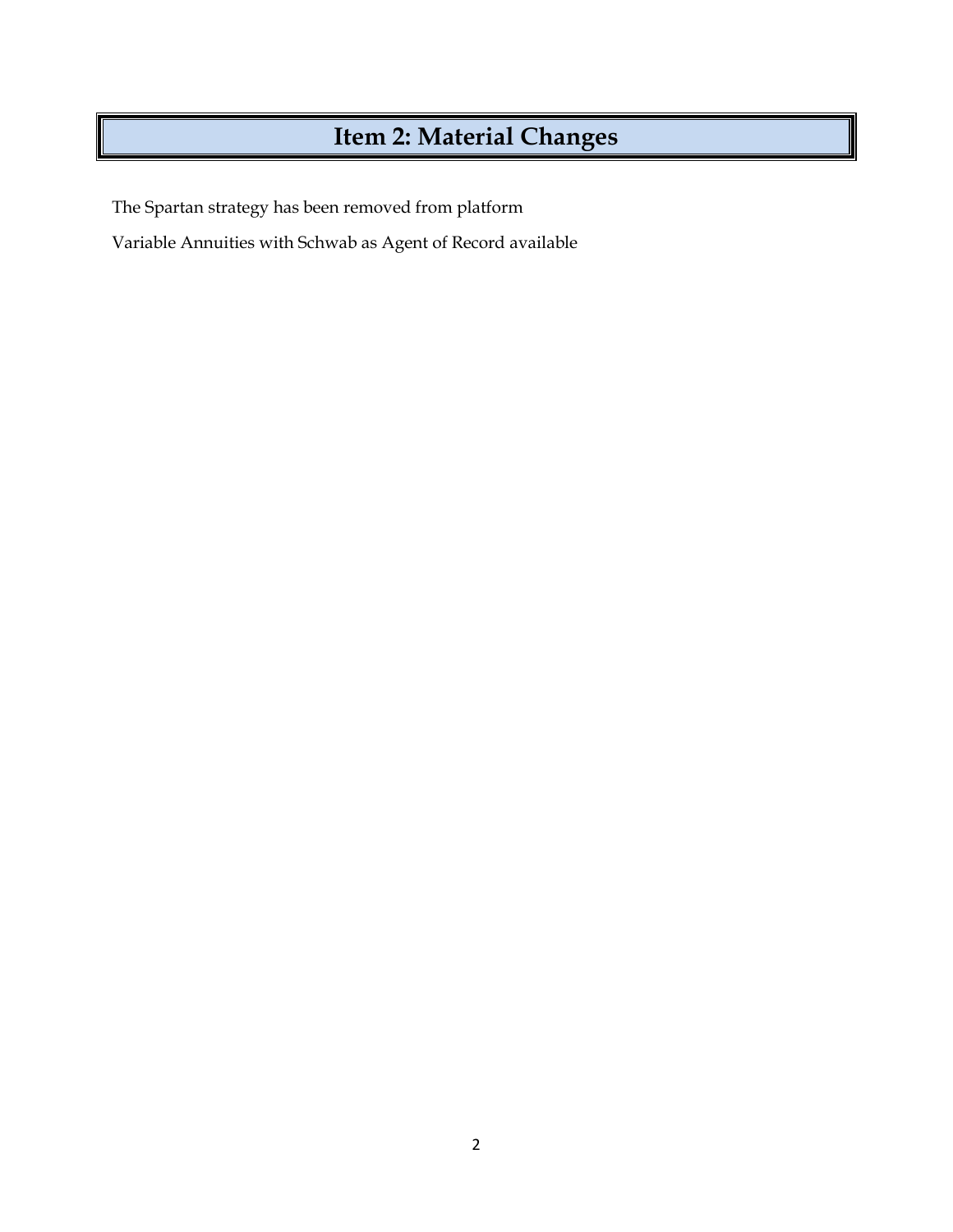# Item 3: Table of Contents

# <span id="page-2-0"></span>Contents

| Item 8: Methods of Analysis, Investment Strategies, and Risk of Investment Loss  12 |
|-------------------------------------------------------------------------------------|
| A.                                                                                  |
| <b>B.</b>                                                                           |
|                                                                                     |
| A.                                                                                  |
| <b>B.</b>                                                                           |
| C.                                                                                  |
|                                                                                     |
| Registration as a Broker/Dealer or Broker/Dealer Representative 15<br>А.            |
| Registration as a Futures Commission Merchant, Commodity Pool Operator, or a<br>B.  |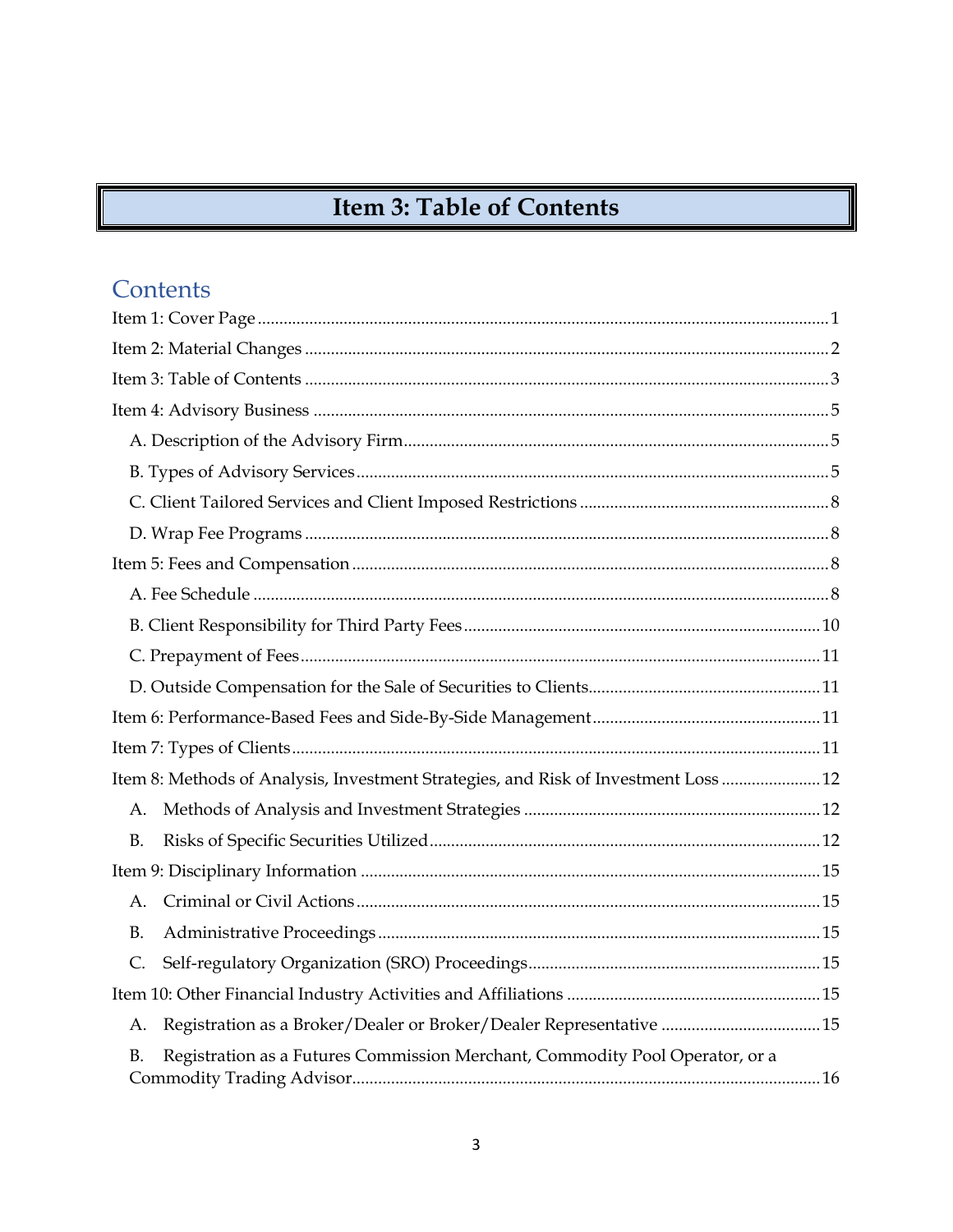|             | Registration Relationships Material to this Advisory Business and Possible Conflicts of            |  |
|-------------|----------------------------------------------------------------------------------------------------|--|
| D.          | Selection of Other Advisers or Managers and How This Adviser is Compensated for                    |  |
|             | Item 11: Code of Ethics, Participation or Interest in Client Transactions and Personal Trading .17 |  |
| A.          |                                                                                                    |  |
| B.          |                                                                                                    |  |
| C.          | Investing/Trading Personal Money in the Same Securities as Clients  18                             |  |
|             |                                                                                                    |  |
| A.          |                                                                                                    |  |
| <b>B.</b>   |                                                                                                    |  |
|             |                                                                                                    |  |
| А.          | Frequency and Nature of Periodic Reviews and Who Makes Those Reviews 19                            |  |
| <b>B.</b>   | Factors That Will Trigger a Non-Periodic Review of Client Accounts 20                              |  |
| C.          |                                                                                                    |  |
|             |                                                                                                    |  |
| А.          | Economic Benefits Provided by Third Parties for Advice Rendered to Clients (Includes               |  |
| В.          |                                                                                                    |  |
|             |                                                                                                    |  |
|             |                                                                                                    |  |
|             |                                                                                                    |  |
|             |                                                                                                    |  |
| Α.          |                                                                                                    |  |
| $B_{\cdot}$ | Financial Conditions Reasonably Likely to Impair Ability to Meet Contractual                       |  |
| C.          |                                                                                                    |  |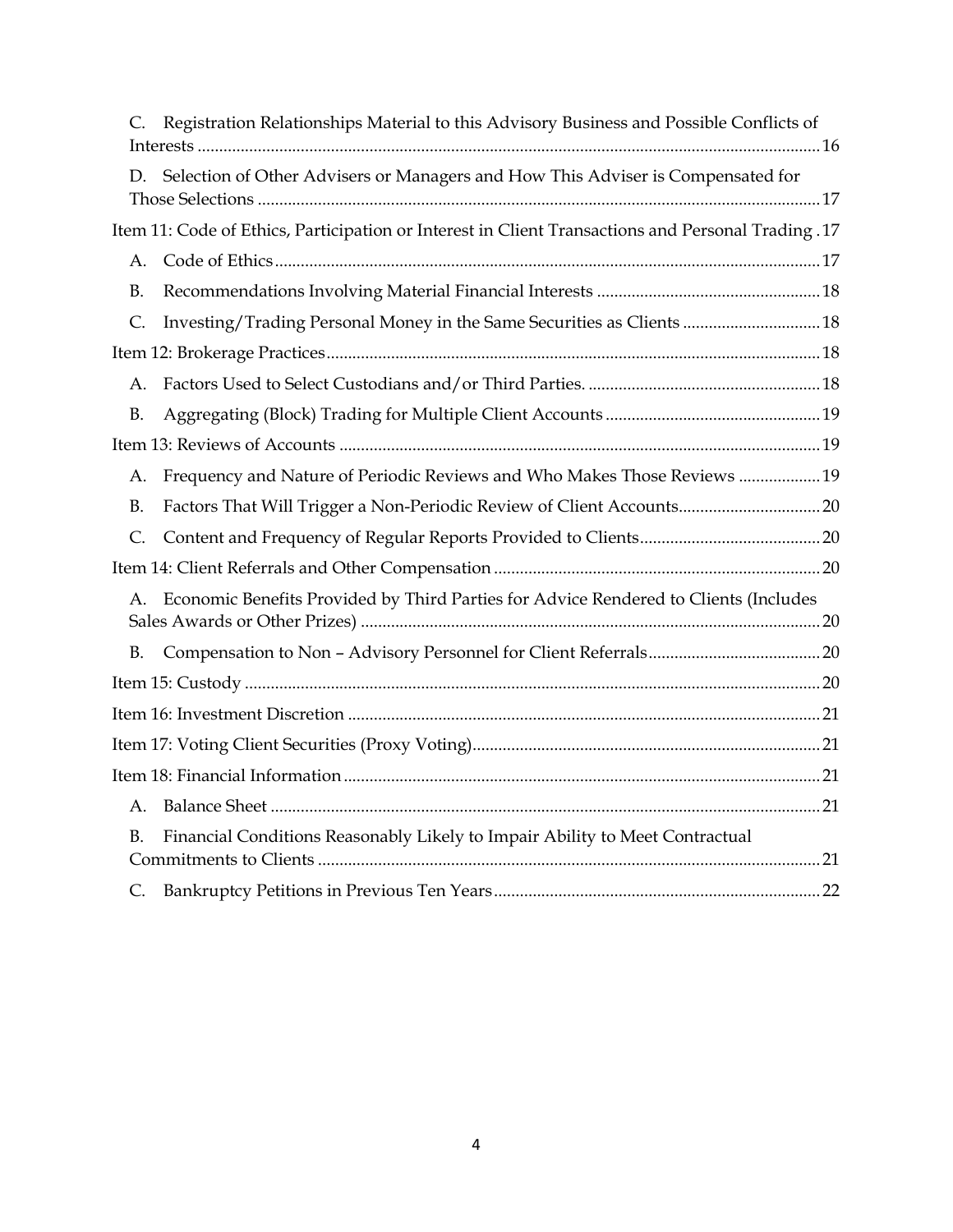# **Item 4: Advisory Business**

### <span id="page-4-0"></span>*Business Description*

Our advisory firm is an SEC registered investment advisory firm. We provide investment advisory services to individuals, high-net-worth individuals, corporations, and pension and profit-sharing plans concerning various securities, including mutual funds, fixed income securities, real estate funds (including REITs), insurance products including annuities, equities, ETFs (including ETFs in the gold and precious metal sectors), treasury inflation protected/inflation linked bonds, structured notes, options, commodities and non-U.S. securities. As a registered investment advisor, we are held to the highest standard of client care – a fiduciary standard. As a fiduciary, we always put our clients' interests first and must fully disclose any potential conflict of interest. We do not directly hold customer funds or securities and all transactions are sent to qualified custodians which execute, compare, allocate, clears, and settles them. Qualified custodians maintain our clients' accounts and may grant clients access to them.

#### <span id="page-4-1"></span>**A. Description of the Advisory Firm**

Singer Wealth Advisors LLC. (Herein after "SWA") is a corporation organized in the State of Florida. We may market under the name Singer Wealth.

The firm was formed in January 2014 and the principal owner is Keith Singer. In August 2021 Singer Wealth Advisors, Inc. became Singer Wealth Advisors, LLC.

### <span id="page-4-2"></span>**B. Types of Advisory Services**

#### *Portfolio Management Services*

SWA offers ongoing portfolio management services based on the individual goals, objectives, time horizon, and risk tolerance of each client. SWA creates an Investment Policy Statement for each client, which outlines the client's current situation (income, tax levels, and risk tolerance levels). Portfolio management services include, but are not limited to, the following:

- 
- Investment strategy Personal investment policy
- Asset allocation Asset selection
- 
- 
- Risk tolerance Regular portfolio monitoring

SWA evaluates the current investments of each client with respect to their risk tolerance levels and time horizon. SWA will request discretionary authority from clients to select securities and execute transactions without permission from the client prior to each transaction. Risk tolerance levels are documented in the Investment Policy Statement.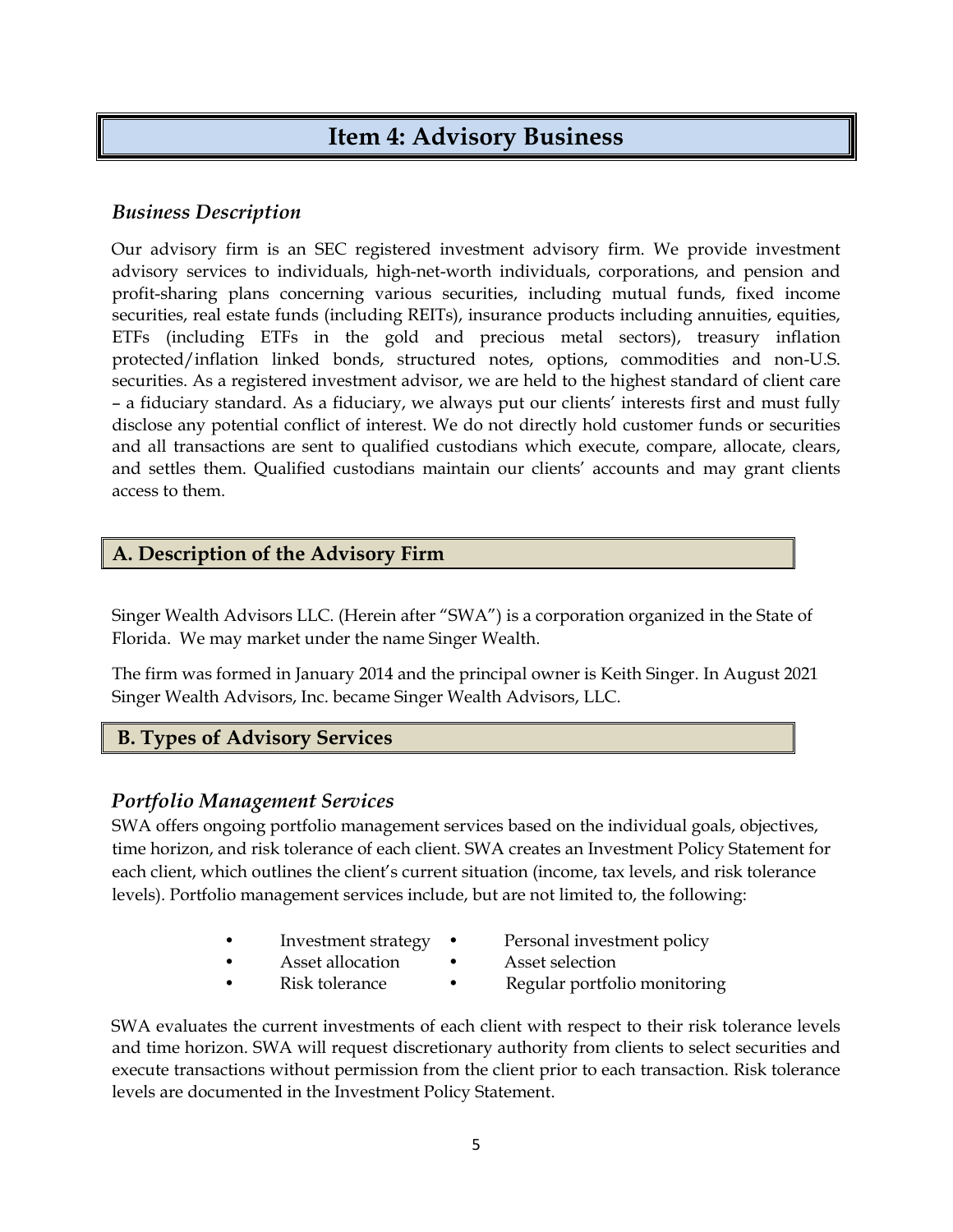SWA seeks to provide that investment decisions are made in accordance with the fiduciary duties owed to its accounts and without consideration of SWA's economic, investment or other financial interests. To meet its fiduciary obligations, SWA attempts to avoid, among other things, investment or trading practices that systematically advantage or disadvantage certain client portfolios, and accordingly, SWA's policy is to seek fair and equitable allocation of investment opportunities/transactions among its clients to avoid favoring one client over another over time. It is SWA's policy to allocate investment opportunities and transactions it identifies as being appropriate and prudent among its clients on a fair and equitable basis over time.

### *Third Party Platforms*

Singer Wealth Advisors offers advisory and sub-advisory services to other investment advisory firms, (RIA Clients). RIA clients use models offered by Third Party Money Managers for the allocation of their client (End Clients) portfolios.

Singer Wealth Advisors has contracted with Castleview Partners, LLC to utilize its technology platforms for trade execution, data reconciliation, fee calculation and billing, client database maintenance, quarterly performance evaluations, and other functions related to the administrative tasks of managing client accounts. Due to this arrangement, Castleview Partners can have access to client accounts including the ability to trade in accounts and debit advisory fees from accounts; however, Castleview Partners will not serve as an investment advisor to Singer Wealth Advisors clients.

Castleview Partners, LLC makes available certain Sub-Advisors that SWA can select to assist with the management of client accounts. Each client will grant Castleview Partners, LLC full authority to (i) invest and reinvest the assets in accounts and, (ii) retain Sub-Advisors with respect to all or a part of account assets This means Castleview Partners, LLC will have trading authority on client account which is necessary to trade investments recommended by Singer Wealth Advisors and/or Sub-Advisors.

Castleview calculates fees in arrears using an average of the daily balance in the client's account at the end of the preceding quarter. Fees are withdrawn directly from the clients' accounts on a quarterly basis.

#### *Model Managers/Sub-Advisors*

As part of our Asset Management Services, we are able to select or recommend the use of unaffiliated, third-party investment advisors serving as "Sub-Advisors" to manage all or a portion of your assets. Through these relationships we can direct the use of tactically managed strategies or managed models on their platform. The selection of Sub-Advisors is affected on a discretionary basis. This means we can "hire and fire" the Sub-Advisors from your account without consulting with you in advance.

Any Sub-Advisor recommended by us shall be registered or exempt from registration in your home state of residence. The decision to use a Sub-Advisor is always based on each client's individual needs. A complete description of the third-party investment advisor's services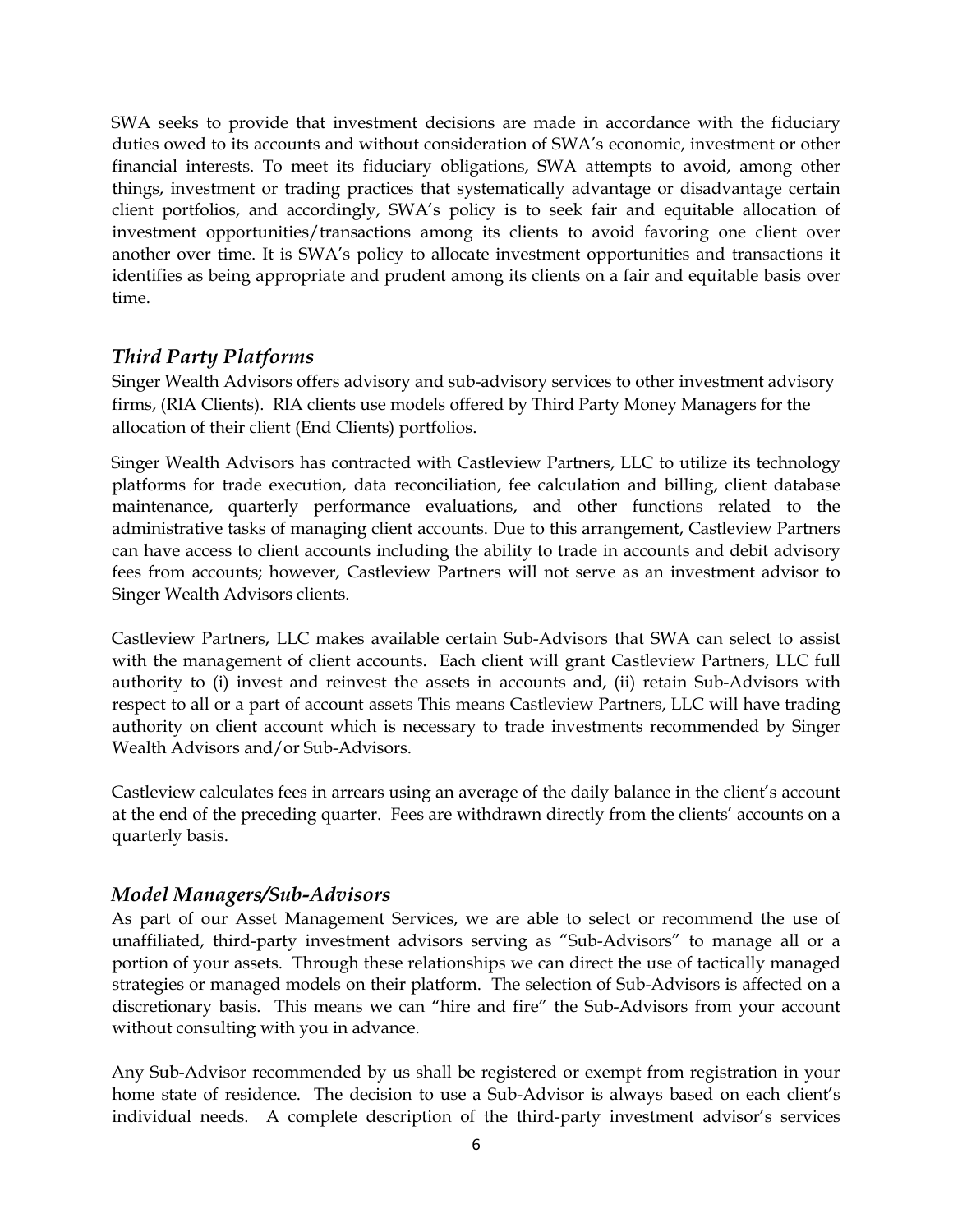acting as Sub-Advisor, fee schedules and account minimums are disclosed in the third party investment advisor's Form ADV Disclosure Brochure which will be provided to clients at the time an agreement for services is executed and account is established with the Sub-Advisor, (if hired on a non-discretionary basis), or when we add or remove a Sub-Advisor from your account, (if selected on a discretionary basis).

#### *Variable Annuities*

Variable Annuities offered with Charles Schwab as agent of record. SWA holds limited power of attorney on clients' variable annuity accounts, allowing for the deduction of management fees as well as choosing and/or changing investment sub accounts.

Assignment of SWA Investment Advisory agreement may be made after investor's receipt of notification from Singer Wealth Advisors to investors identifying the proposed transaction. If notification is not received from investors within 60-days of receipt, SWA will presume no response is negative consent and will proceed with the transaction as described in notification sent.

We are always available to answer questions you may have regarding the portion of your account managed by the Sub-Advisor, and act as the communication conduit between you and the Sub-Advisor. Sub-Advisors will take discretionary authority to determine the securities to be purchased and sold for your accounts managed by the Sub-Advisor. We will not utilize trading authority with respect to your Accounts(s) and/or assets managed by a Sub-Advisor.

### *Financial Planning*

Financial plans and financial planning may include but are not limited to investment planning; life insurance; tax concerns; retirement planning; college planning; and debit/credit planning.

### *Services Limited to Specific Types of Investments*

SWA does not generally limit its investment advice. Investment advice includes blue chip stocks, ETFs (including ETFs in the gold and precious metal sectors), mutual funds, fixed income securities, real estate funds (including REITs), insurance products (including annuities), equities, treasury inflation protected/inflation linked bonds, structured notes, and other alternative investments, commodities and non-U.S. securities, options and private investments. SWA will consider other investments at the request of a client.

On occasion, Singer Wealth Advisors will offer non-publicly traded alternative investments to qualified investors. The standard Singer Wealth Advisors management fee will be assessed and will be documented in the advisory contract.

On occasion, Singer Wealth Advisors will present a private lending opportunity to accredited investors. Documentation is provided to the potential investor by the mortgage company. This investment is purchased directly with the mortgage company; management fees will be collected from the associated Schwab account under SWA management. Asset will not appear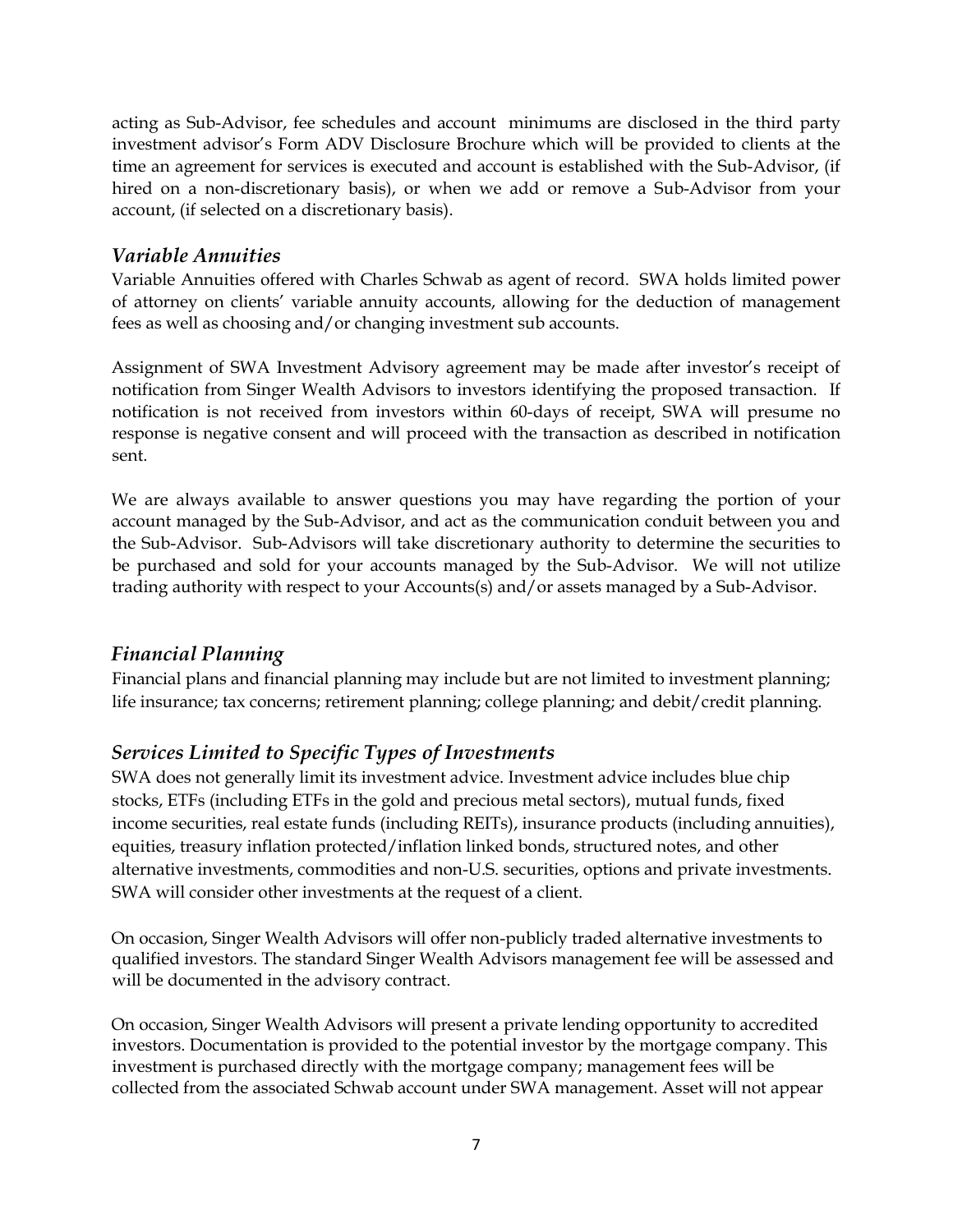in the Schwab account. The standard Singer Wealth Advisors management fee will be assessed and will be documented in the advisory contract.

#### <span id="page-7-0"></span>**C. Client Tailored Services and Client Imposed Restrictions**

SWA offers the same suite of services to all its clients (predicated on the client meeting required criteria, if any, including but not limited to accredited investor status). However, specific client investment strategies and their implementation are dependent upon the client Investment Policy Statement which outlines each client's current situation (income, tax levels, and risk tolerance levels). Clients may impose restrictions in investing in certain securities or types of securities in accordance with their values or beliefs. However, if the restrictions prevent SWA from properly servicing the client account, or if the restrictions would require SWA to deviate from its standard suite of services, SWA reserves the right to end the relationship.

#### <span id="page-7-1"></span>**D. Wrap Fee Programs**

A wrap fee program is an investment program wherein the investor pays one stated fee that includes management fees, transaction costs, and certain other administrative fees. SWA does not participate in any wrap fee programs.

#### **E. Assets Under Management**

SWA has the following assets under management:

<span id="page-7-2"></span>

| <b>Discretionary Amounts:</b> | Non-discretionary Amounts: | Date Calculated   |
|-------------------------------|----------------------------|-------------------|
| \$298,380,789                 |                            | December 31, 2021 |

# **Item 5: Fees and Compensation**

#### <span id="page-7-3"></span>**A. Fee Schedule**

# *Asset-Based Fees for Portfolio Management*

| <b>Total Assets Under Management</b> | <b>Annual Fee</b> |
|--------------------------------------|-------------------|
| Up to \$1,000,000                    | 2.00%             |
| \$1,000,001 and above                | 1.50%             |

These fees, which represent individually managed portfolios, are generally negotiable and the final fee schedule is attached as Exhibit II of the Investment Advisory Contract. Clients may terminate the agreement without penalty for a full refund of SWA's fees within five business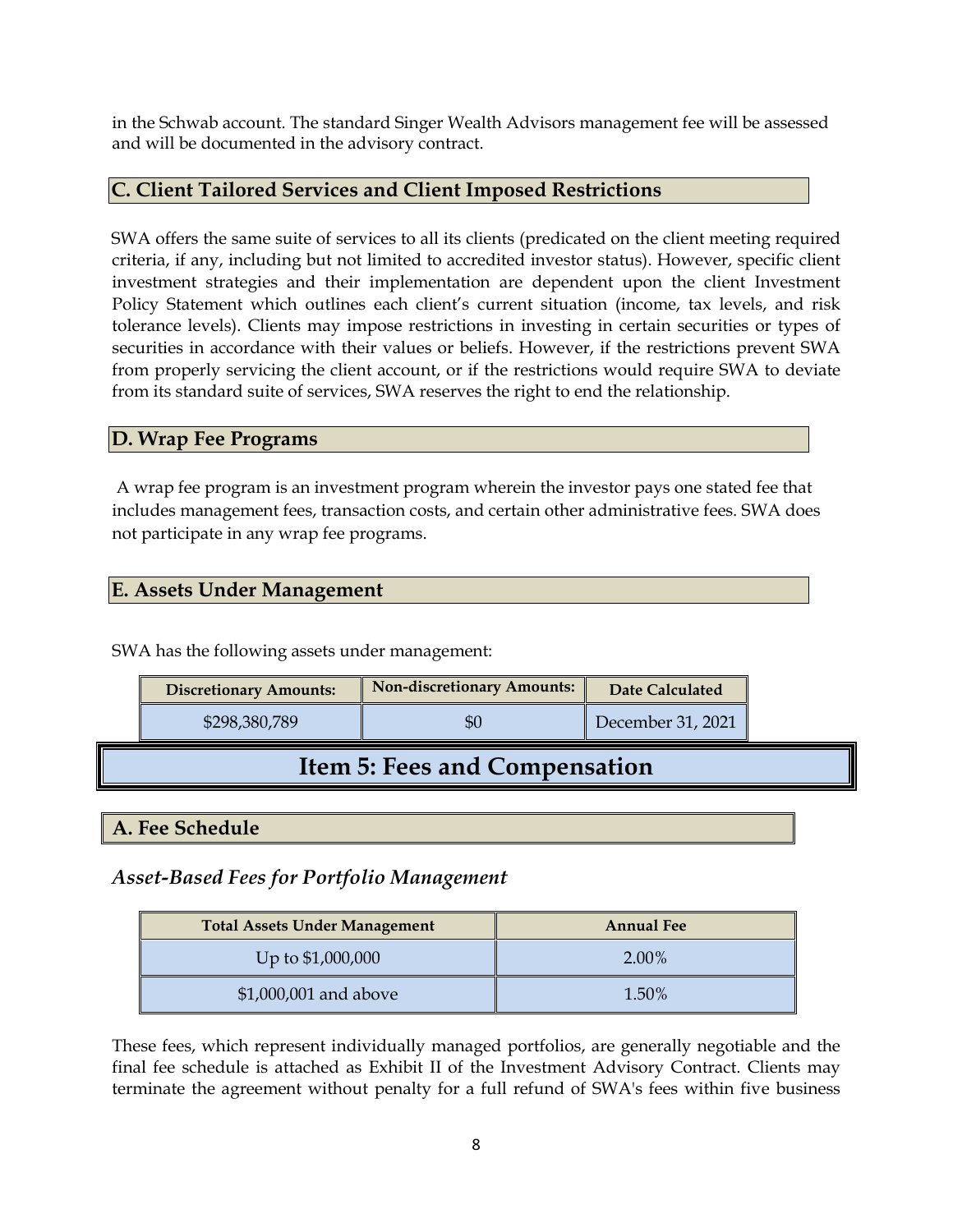days of signing the Investment Advisory Contract. Thereafter, clients may terminate the Investment Advisory Contract generally with 7 days' written notice.

SWA calculates fees in arrears using the value of the account on the last business day of the previous quarter. With the clients' written permission fees are withdrawn directly from the client's accounts on a quarterly basis. Upon client request and approval of SWA, fees may be invoiced, and payment remitted via check or credit card. For the first billing cycle for new accounts fees will be prorated as of the date of receipt of the first assets in the clients' account. If an existing SWA managed account is transitioning from another strategy/fee schedule, the new fee will be billed for that full quarter.

SWA does not accept performance-based fees or other fees based on a share of capital gains on or capital appreciation of the assets of a client.

### *Payment of Tactical Management Account Fees*

Fees for Tactical Management Accounts are up to 2%.

These fees, which represent individually managed portfolios, and the final fee schedule are attached as Exhibit II of the Investment Advisory Contract. Clients may terminate the agreement without penalty for a full refund of SWA's fees within five business days of signing the Investment Advisory Contract. Thereafter, clients may terminate the Investment Advisory Contract generally with 7 days' written notice.

SWA calculates fees in arrears using the value of the account on the last business day of the previous quarter. With clients' written authorization, fees are withdrawn directly from the clients' accounts on a quarterly basis. Upon client request and approval of SWA, fees may be invoiced, and payment remitted via check or credit card. For the first billing cycle on new accounts, fees will be prorated as of the date of receipt of first assets into the account. If an existing SWA managed account is transitioning from another strategy/fee schedule, the new fee will be billed for that full quarter.

Charging higher fees for some strategies versus others is a conflict of interest controlled by investment guidelines, risk tolerance, and investment objectives as described in Exhibit I. The fees charged by SWA for any tactically managed strategy may be higher than fees charged for other model portfolios due to the actively traded nature of the strategy. On occasion SWA may utilize money managers, sub-advisers, or third-party platforms to trade a tactical strategy; fees are detailed under "3rd Party Platform/ Money Managers" on advisory contract

SWA believes that its annual fee for tactical management is reasonable in relation to: (1) services provided under this Agreement and (2) the fees charged by other investment advisers offering similar services/programs. In addition to compensation of SWA, Client may also incur transactional charges imposed by the custodian and underlying investment fund level.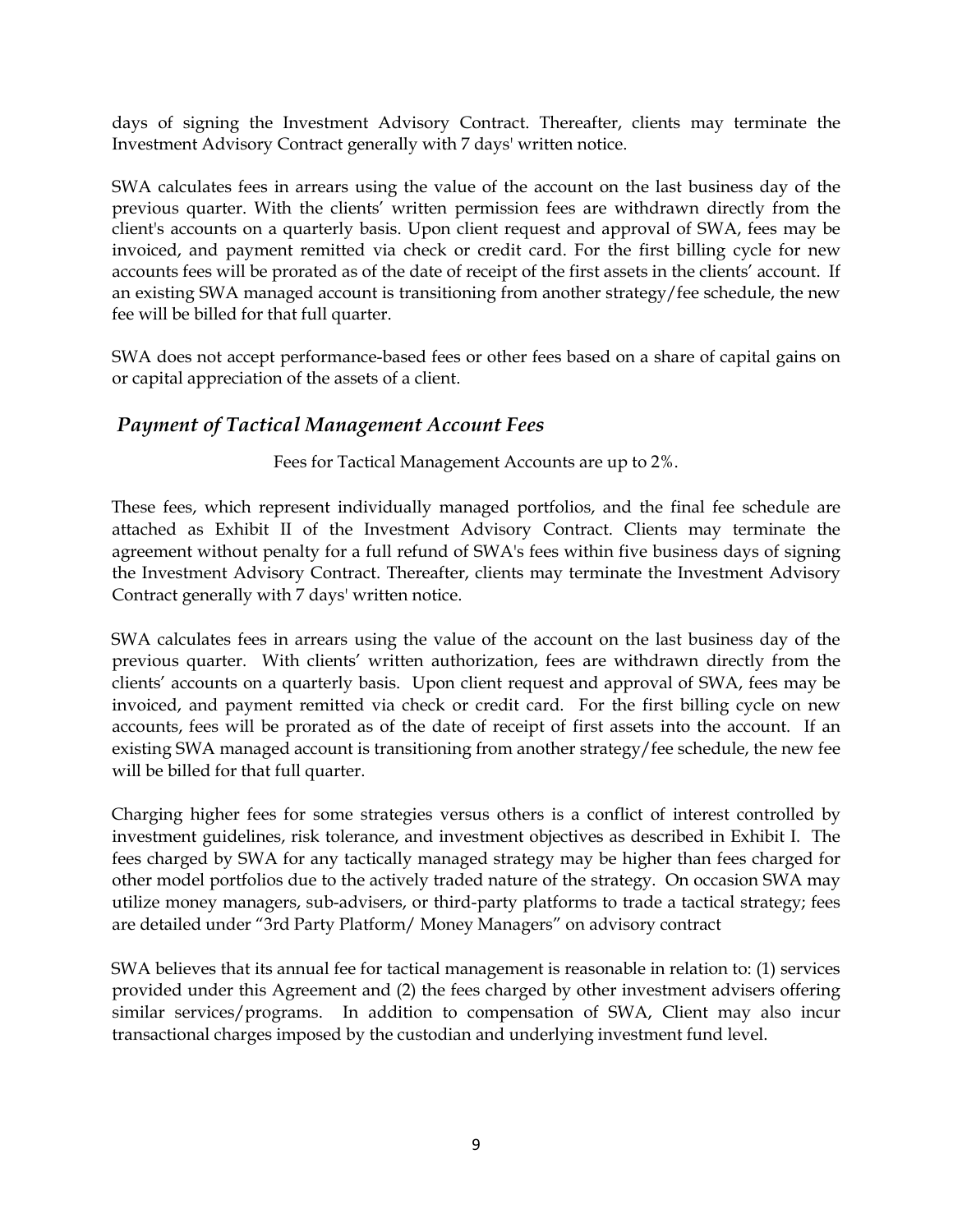# *Selection of Other Advisors Fees*

SWA may direct clients to third-party investment advisors. SWA will receive its standard fee on top of the fee paid to the third-party advisor. The fee is divided and paid to (1) SWA (for its services as investment adviser and sponsor of the program), (2) selected third-party investment adviser(s) (i.e., Model Provider, Sub-Adviser) if any, and (3) third-party, administrative service provider(s) if any.

This relationship will be memorialized in each contract between SWA and each third-party advisor. The fees will not exceed any limit imposed by any regulatory agency. The notice of termination requirement and payment of fees for third-party investment advisors will depend on the specific third-party advisor selected.

## *Payment of Selection of Other Advisors Fees*

The timing, frequency, and method of paying fees for selection of third-party managers will depend on the specific third-party advisor selected and will be disclosed to the client prior to entering into a relationship with the third-party advisor in Exhibit II of the contract.

## *Financial Planning Fees/Fixed Fees*

The rate for creating client financial plans is between \$1,000 and \$100,000. The fees are negotiable, and the final fee schedule will be attached as Exhibit II of the Financial Planning Agreement.

Clients may terminate the agreement without penalty for a full refund of SWA's fees within five business days of signing the Financial Planning Agreement. Thereafter, clients may terminate the Financial Planning Agreement generally upon written notice.

# *Payment of Financial Planning Fees*

-

Financial planning fees are paid via check or with credit card. Fixed financial planning fees are paid 50% in advance, but never more than six months in advance, with the remainder due upon presentation of the plan.

### <span id="page-9-0"></span>**B. Client Responsibility for Third Party Fees**

Clients are responsible for the payment of all third-party fees (i.e., custodian fees, commissions, brokerage fees, mutual fund fees, transaction fees, etc.). Those fees are separate and distinct from the fees and expenses charged by SWA. Please see Item 12 of this brochure regarding custodian/ third parties.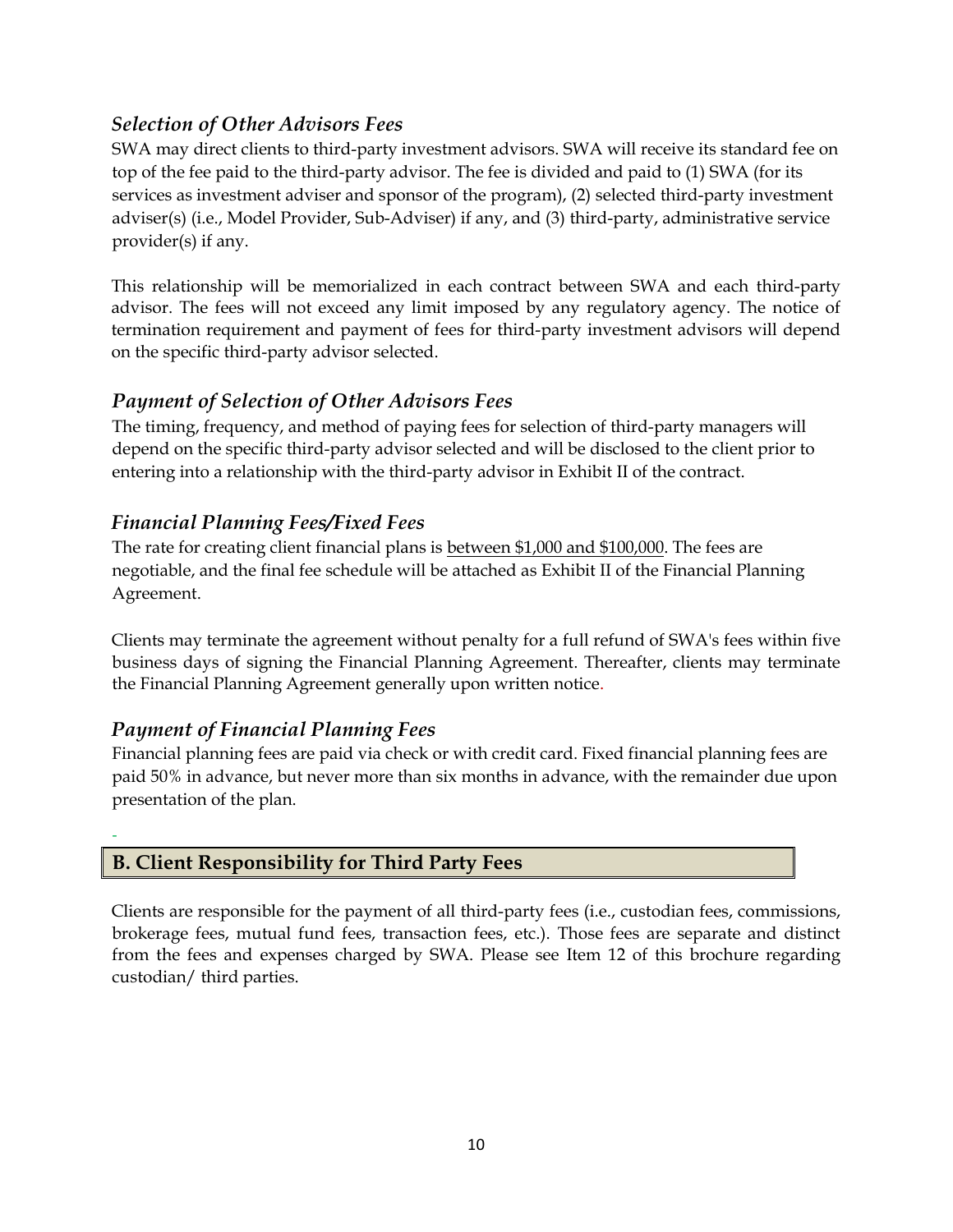#### <span id="page-10-0"></span>**C. Prepayment of Fees**

SWA collects fixed financial planning fees in advance and the remainder of its fees in arrears, as indicated herein. Refunds for fees paid in advance will be returned within fourteen days to the client via check or return deposit back into the client's account.

Fixed fees that are collected in advance will be refunded based on the prorated amount of work completed at the point of termination.

#### <span id="page-10-1"></span>**D. Outside Compensation for the Sale of Securities to Clients**

Neither SWA nor its supervised persons accept any compensation for the sale of securities or other investment products, including asset-based sales charges or service fees from the sale of mutual funds.

# <span id="page-10-2"></span>**Item 6: Performance-Based Fees and Side-By-Side Management**

SWA does not accept performance-based fees or other fees based on a share of capital gains on or capital appreciation of the assets of a client.

<span id="page-10-3"></span>Sub-advisers do not accept performance-based fees or other fees based on a share of capital gains on or capital appreciation of the assets of a client.

# **Item 7: Types of Clients**

SWA generally provides advisory services to the following types of clients:

- o Individuals
- o High-Net-Worth Individuals
- o Pension and Profit-Sharing Plans
- o Corporations

### *Minimum Account Size for Portfolio Management*

There is an account minimum of \$250,000, which may be waived by SWA in its discretion.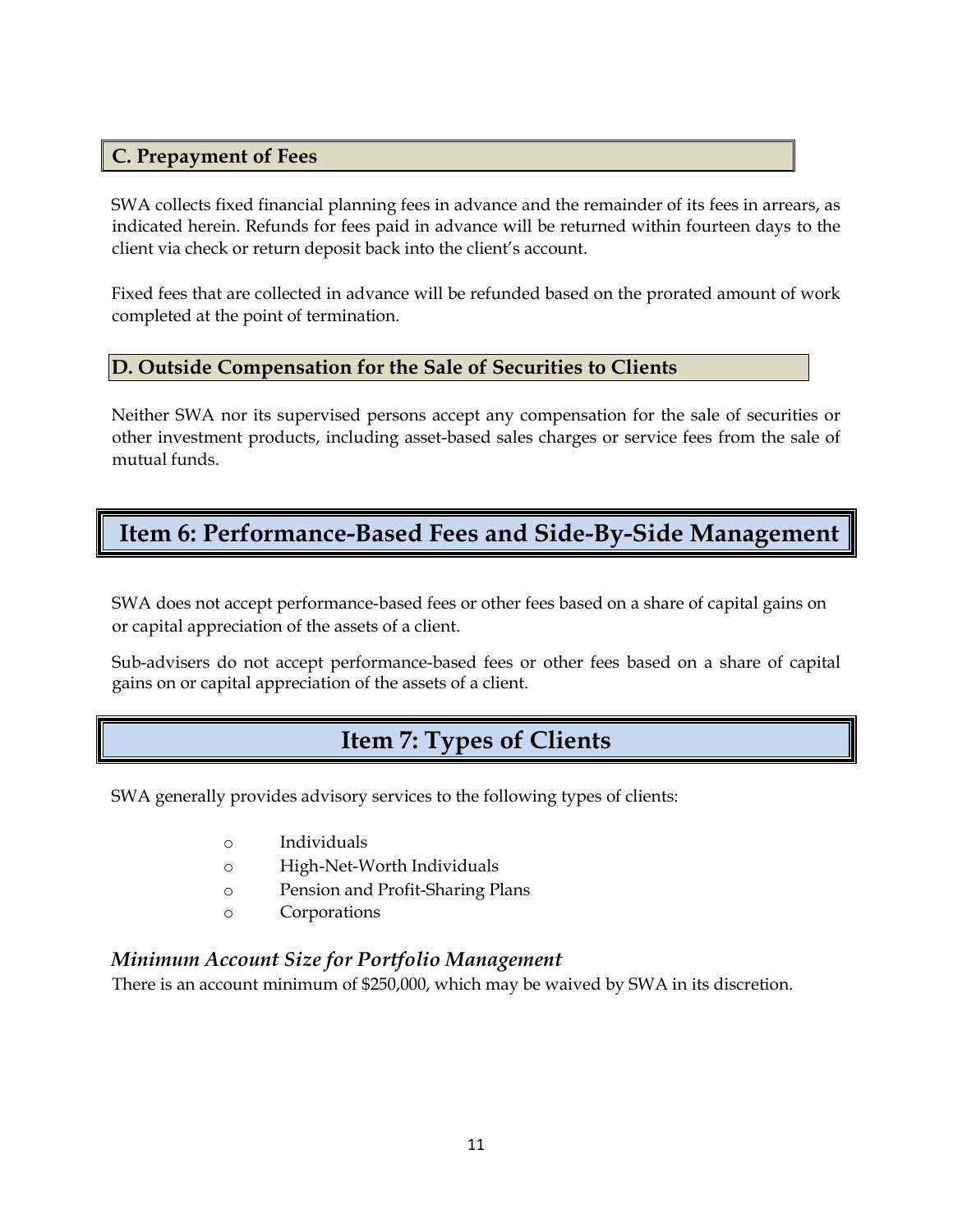# <span id="page-11-0"></span>**Item 8: Methods of Analysis, Investment Strategies, and Risk of Investment Loss**

#### <span id="page-11-1"></span>**A. Methods of Analysis and Investment Strategies**

SWA's methods of analysis include fundamental analysis, and tactical analysis.

**Fundamental analysis** concentrates on factors that determine a company's value and expected future earnings. Fundamental Analysis involves the analysis of financial statements, the general financial health of companies, and/or the analysis of management or competitive advantages. This strategy would normally encourage equity purchases in stocks that are undervalued or priced below their perceived value. The risk assumed is that the market will fail to reach expectations of perceived value.

**Long term trading** is designed to capture market rates of both return and risk. Due to its nature, the long-term investment strategy can expose clients to various types of risk that will typically surface at various intervals during the time the client owns the investments. These risks include but are not limited to inflation (purchasing power) risk, interest rate risk, economic risk, market risk, and political/regulatory risk.

**Tactical analysis** is a short-term speculative strategy, which utilizes technical analysis to track and predict the short-term movement of major stock indices. The strategies remain in cash until such time the analysis identifies a "high probability" trade. These strategies are designed for an investor's risk capital; it is for investors with capacity and tolerance for risk and is not for conservative investors.

Singer Wealth Advisors does not assume any responsibility or liability for investment results. Using a market timing trading strategy may result in tax consequences There is more risk involved with this strategy than with other strategies.

#### **Investing in securities involves a risk of loss that you, as a client, should be prepared to bear.**

#### <span id="page-11-2"></span>**B. Risks of Specific Securities Utilized**

**Mutual Funds** carry the risk of capital loss and thus you may lose money investing in mutual funds. All mutual funds have costs that lower investment returns. The funds can be of bond "fixed income" nature (lower risk) or stock "equity" nature (mentioned below).

**Equity** investments generally refers to buying shares of stocks in return for receiving a future payment of dividends and/or capital gains if the value of the stock increases. The value of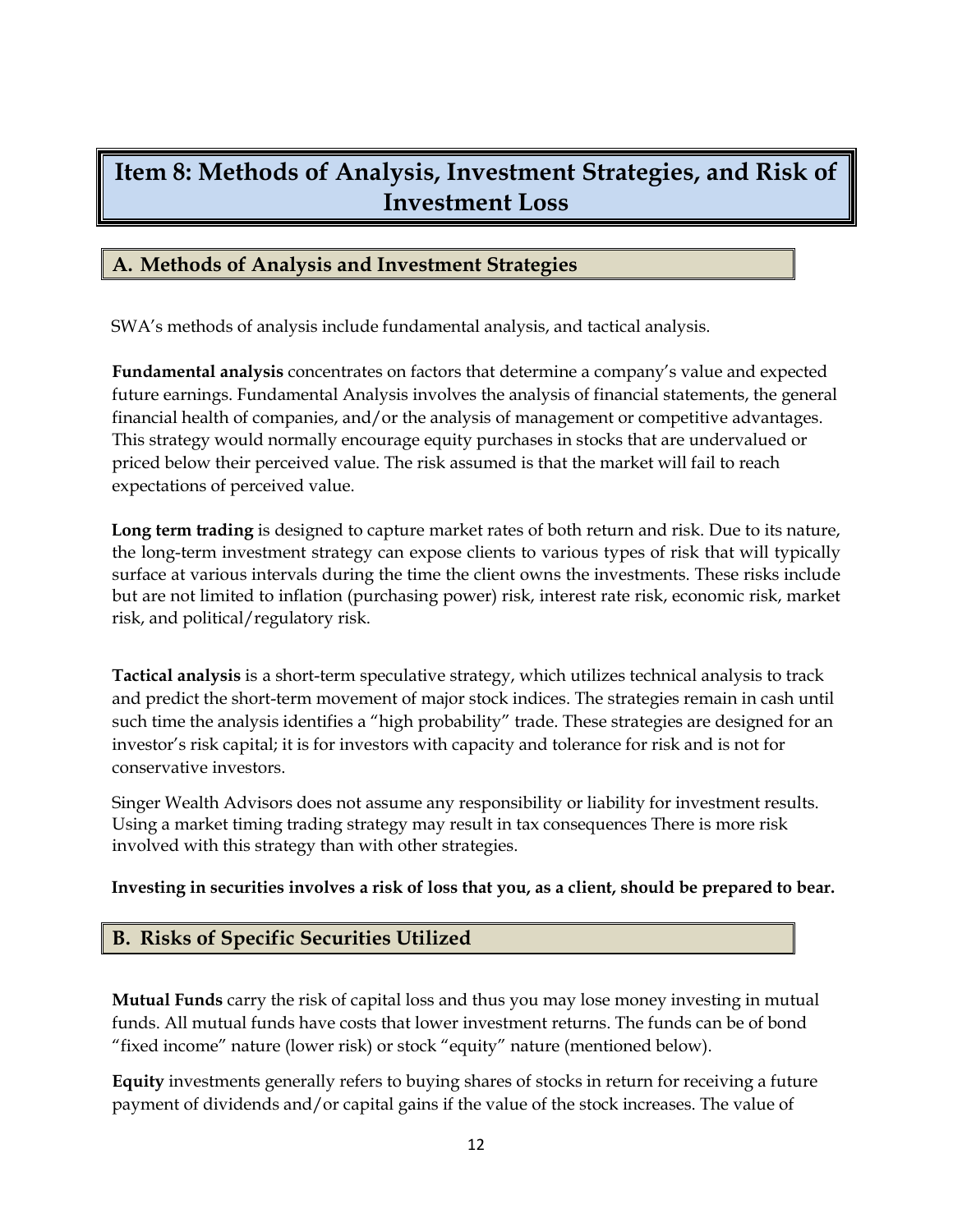equity securities may fluctuate in response to specific situations for each company, industry conditions and the general economic environments.

**Fixed income** investments generally pay a return on a fixed schedule, though the amount and frequency of the payments can vary. This type of investment can include corporate and government debt securities, municipal bonds, leveraged loans, high yield, investment grade debt, and structured products, such as mortgage and other asset-backed securities. Although individual bonds may be the best-known type of fixed income security, the fixed income market is volatile and fixed income securities carry interest rate risk. (As interest rates rise, bond prices usually fall, and vice versa. This effect is usually more pronounced for longer-term securities.) Fixed income securities also carry inflation risk, liquidity risk, call risk, and credit and default risks for both issuers and counterparties. The risk of default on treasury inflation protected/inflation linked bonds is dependent upon the U.S. Treasury defaulting (extremely unlikely); however, they carry a potential risk of losing share price value, albeit rather minimal. Risks of investing in foreign fixed income securities also include the general risk of non-U.S. investing described below.

**Exchange Traded Funds (ETF)** is an investment fund traded on stock exchanges, similar to stocks. Investing in ETFs carries the risk of capital loss (sometimes up to a 100% loss in the case of a stock holding bankruptcy). Areas of concern include the lack of transparency in products and increasing complexity, conflicts of interest and the possibility of inadequate regulatory compliance. Precious Metal ETFs (e.g., Gold, Silver, or Palladium Bullion backed "electronic shares" not physical metal) specifically may be negatively impacted by several unique factors, among them (1) large sales by the official sector which own a significant portion of aggregate world holdings in gold and other precious metals, (2) a significant increase in hedging activities by producers of gold or other precious metals, (3) a significant change in the attitude of speculators and investors.

**Real Estate** funds (including REITs) face several kinds of risk that are inherent in the real estate sector, which historically has experienced significant fluctuations and cycles in performance. Revenues and cash flows may be adversely affected by: changes in local real estate market conditions due to changes in national or local economic conditions or changes in local property market characteristics; competition from other properties offering the same or similar services; changes in interest rates and in the state of the debt and equity credit markets; the ongoing need for capital improvements; changes in real estate tax rates and other operating expenses; adverse changes in governmental rules and fiscal policies; adverse changes in zoning laws; the impact of present or future environmental legislation and compliance with environmental laws.

**Annuities** are a retirement product for those who may have the ability to pay a premium now and want to guarantee they receive certain monthly payments or a return on investment later in the future. Annuities are contracts issued by a life insurance company designed to meet requirement or other long-term goals. An annuity is not a life insurance policy. Variable annuities are designed to be long-term investments, to meet retirement and other long-range goals. Variable annuities are not suitable for meeting short-term goals because substantial taxes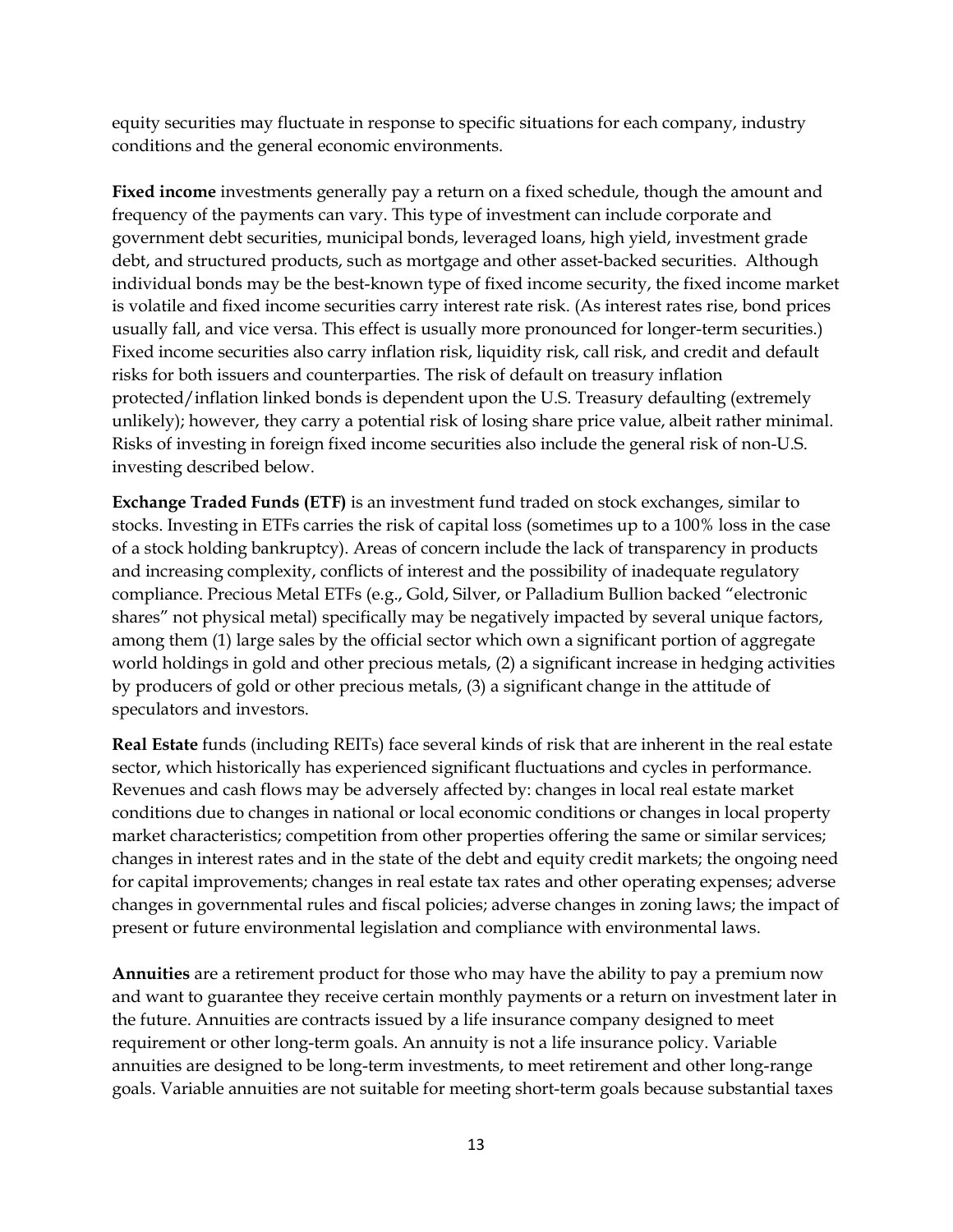and insurance company charges may apply if you withdraw your money early. Variable annuities also involve investment risks, just as mutual funds do.

**Commodities** are tangible assets used to manufacture and produce goods or services. Commodity prices are affected by different risk factors, such as disease, storage capacity, supply, demand, delivery constraints and weather. Because of those risk factors, even a welldiversified investment in commodities can be uncertain.

**Non-U.S. securities** present certain risks such as currency fluctuation, political and economic change, social unrest, changes in government regulation, differences in accounting and the lesser degree of accurate public information available.

**Options and Derivatives** involve risks and are not suitable for every investor. Options trading can be speculative in nature and carry substantial risk of loss. *Characteristics and Risks of Standardized Options* should be read prior to investing.

**Structured Products** involve significant risks. For a detailed discussion of the risks involved in investing in any particular structured product, reference the relevant offering materials for that investment. Singer Wealth Advisors, LLC does not guarantee in any way the obligations or the financial condition of any issuer or the accuracy of any financial information provided by any issuer. Structured products may have limited or no liquidity, and investors should be prepared to hold their investment to maturity. The tax treatment of a structured product may be complex and may differ from a direct investment in the underlying asset. Investors should consult their own tax advisor about their tax situation before investing in any securities. Investing in structured products is not suitable for all clients given their complexity and significant risks.

### **Private Mortgage Investment**

- Default risk: If the borrower fails to make timely payment that will adversely affect the timing of expected cash flows.
- Collateral risk: If the collateral drops in value and the borrower defaults private lenders could lose a portion of their investment.
- Liquidity risk: There is a possibility that there will be no secondary market for the loan if the lender wishes to get their money back prior to maturity.
- Interest rate risk: Once the loan matures, there is no guarantee that there will be another similar loan available in which to reinvest the repaid loan proceeds.
- Servicing risk: If the loan servicer fails to fulfill their contractual obligations or becomes insolvent a majority of the borrowers will need to appoint a new servicer.
- Participation risk: All decisions related to the servicing and management of the loan is subject to a majority of the owners of the loan. It's possible that not all of the investors may agree on the appropriate course of action.

### **Private Lending Opportunities**

- Default risk: If the borrower fails to make timely payment that will adversely affect the timing of expected cash flows.
- Collateral risk: If the collateral drops in value and the borrower defaults private lenders could lose a portion of their investment.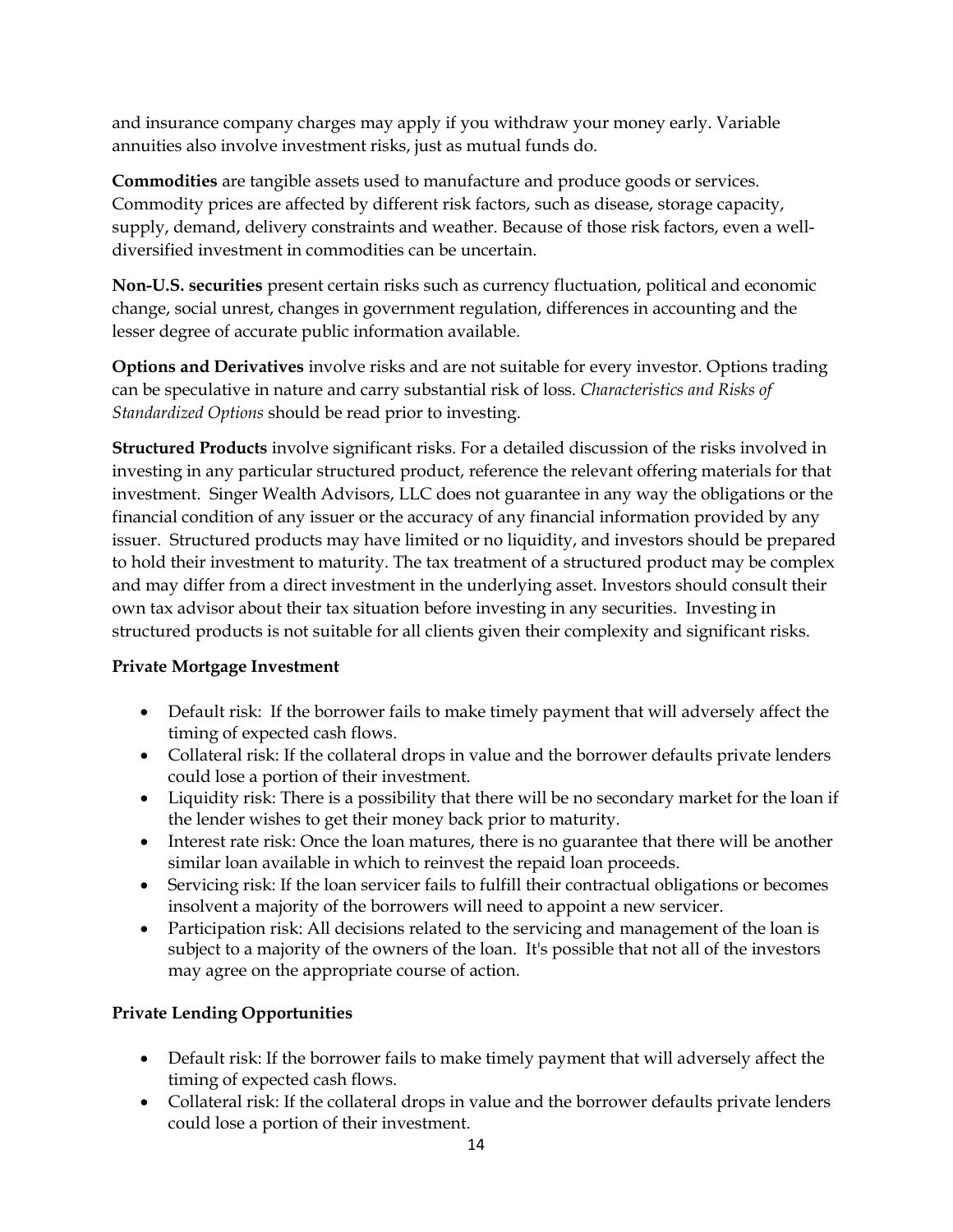- Liquidity risk: There is a possibility that there will be no secondary market for the loan if the lender wishes to get their money back prior to maturity.
- Interest rate risk: Once the loan matures, there is no guarantee that there will be another similar loan available in which to reinvest the repaid loan proceeds.
- Servicing risk: If the loan servicer fails to fulfill their contractual obligations or becomes insolvent a majority of the borrowers will need to appoint a new servicer.
- Participation risk: All decisions related to the servicing and management of the loan is subject to a majority of the owners of the loan. It's possible that not all of the investors may agree on the appropriate course of action.

#### **Non-Publicly Traded Alternative Investments**

- Liquidity risk: There is a possibility that there will be no secondary market for the loan if the lender wishes to get their money back prior to maturity.
- Performance risk: There is risk that the investment will not do well or be profitable.
- May have complex legal and tax considerations.
- May be highly leveraged.

<span id="page-14-0"></span>**Past performance is not indicative of future results. Investing in securities involves a risk of loss that you, as a client, should be prepared to bear.**

# **Item 9: Disciplinary Information**

# <span id="page-14-1"></span>**A. Criminal or Civil Actions**

Steven Eric Trachtenberg plead No contest to trespassing and no plea for possession. He was charged with possession of a controlled substance. Steven Eric Trachtenberg attended drug court 2007- 2008.

### <span id="page-14-2"></span>**B. Administrative Proceedings**

There are no administrative proceedings to report.

# <span id="page-14-3"></span>**C. Self-regulatory Organization (SRO) Proceedings**

There are no self-regulatory organization proceedings to report.

# <span id="page-14-4"></span>**Item 10: Other Financial Industry Activities and Affiliations**

<span id="page-14-5"></span>**A. Registration as a Broker/Dealer or Broker/Dealer Representative**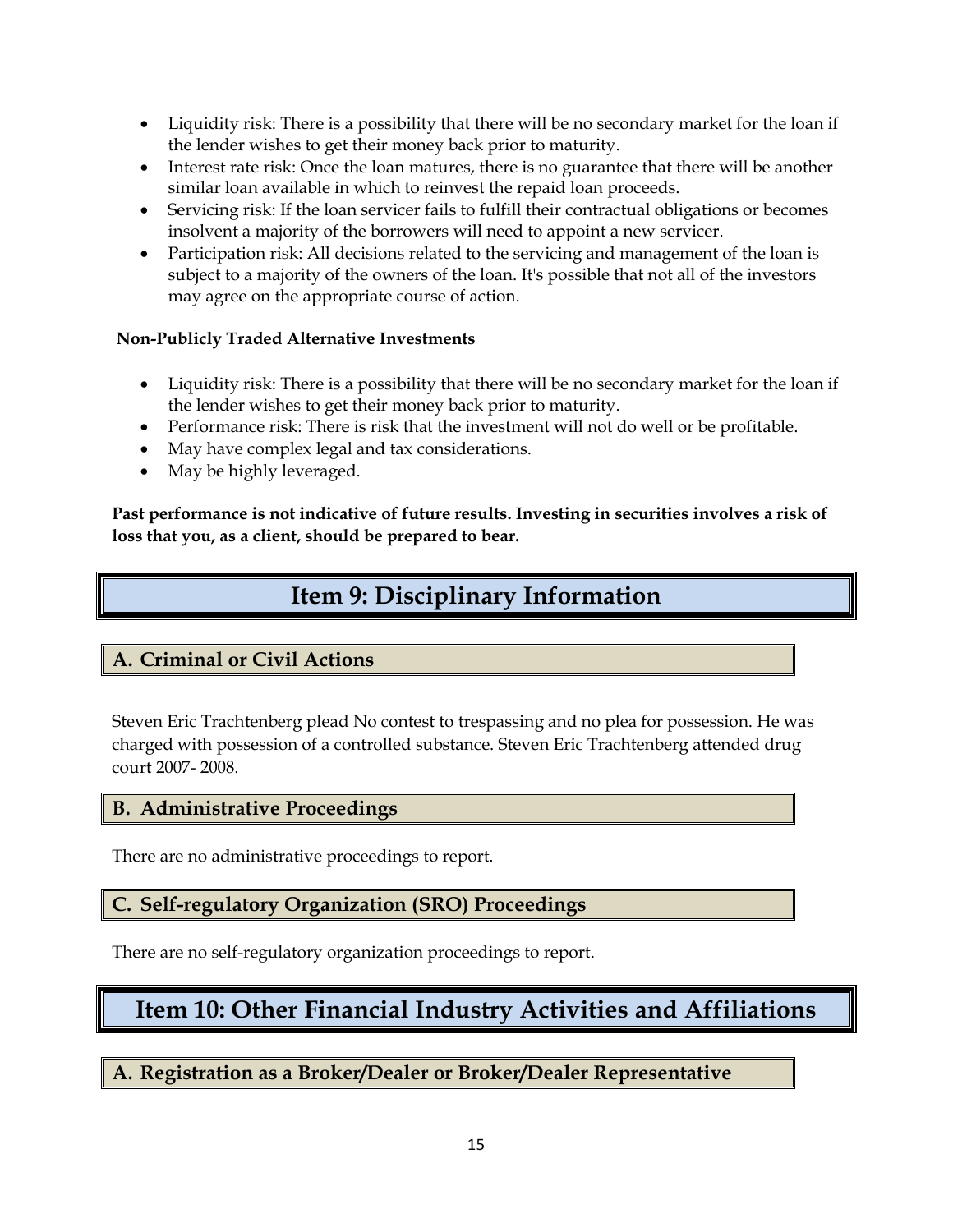Neither SWA nor its representatives are registered as, or have pending applications to become, a broker/dealer or a representative of a broker/dealer.

# <span id="page-15-0"></span>**B. Registration as a Futures Commission Merchant, Commodity Pool Operator, or a Commodity Trading Advisor**

Neither SWA nor its representatives are registered as or have pending applications to become either a Futures Commission Merchant, Commodity Pool Operator, or Commodity Trading Advisor or an associated person of the foregoing entities.

# <span id="page-15-1"></span>**C. Registration Relationships Material to this Advisory Business and Possible Conflicts of Interests**

Keith Eric Singer, Janyl Smith, Steven Eric Trachtenberg, John Hutchins, and Matthew Binder are licensed insurance agents. From time to time, they will offer clients advice or products from those activities. Clients should be aware that these services pay a commission and involve a conflict of interest, as commissionable products conflict with the fiduciary duties of a registered investment advisor. SWA always acts in the best interest of the client, including the sale of commissionable products to advisory clients. Clients always have the right to decide whether or not to utilize the services of any representative of SWA in such individuals outside capacities.

Keith Singer is the president of Insured Returns LLC, and Keith Singer P.A. and holds his J.D. Engaging Keith Singer P.A. for legal services is a conflict of interest in that it generates additional revenue for Keith Singer, the owner of SWA. This conflict is mitigated by attaining informed (written) consent from the client acknowledging their understanding between the conflict of Keith Singer P.A. and SWA. Clients are under no obligation to hire Keith Singer P.A. for legal services, and clients are free to engage any attorney of their choice. Offering of legal services through Keith Singer P.A. is made as an accommodation to the client and when legal services are in the best interest of the client. SWA does not view legal services by Keith Singer P.A. as a profit center. Fees for legal services are independent of SWA fees, services, and advice. Steven Trachtenberg is the owner of SET Wealth LLC, Vineyards LLC, and Zama LLC. Steven Trachtenberg has acquired 10% ownership in Singer Wealth Advisors LLC.

Janyl Smith is the president of Janyl Smith P.A and holds her J.D. Mrs. Smith is "Of Counsel" for Keith Singer P.A. Engaging Keith Singer P.A. or Janyl Smith P.A for legal services is a conflict of interest in that it generates additional revenue for Keith Singer, as owner of SWA, and/or Janyl Smith. This conflict is mitigated by attaining informed (written) consent from the client acknowledging their understanding between the conflict of Keith Singer P.A., Janyl Smith P.A, and SWA. Clients are under no obligation to hire Keith Singer P.A. or Janyl Smith P.A for legal services, and clients are free to engage any attorney of their choice. Offering of legal services through Keith Singer P.A. or Janyl Smith P.A is made as an accommodation to the client and when legal services are in the best interest of the client. SWA does not view legal services by Keith Singer P.A. as a profit center. Fees for legal services are independent of SWA fees, services, and advice.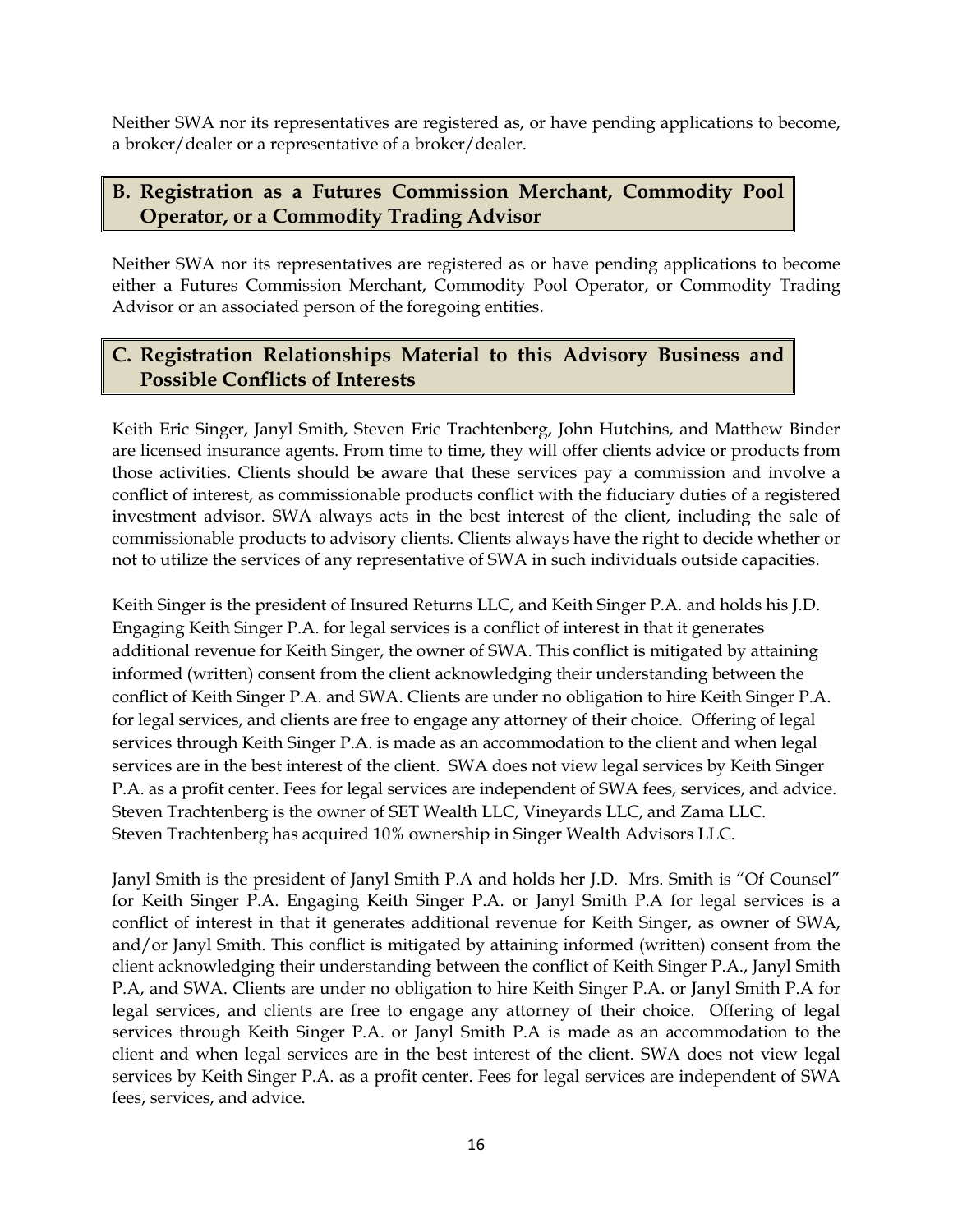Roy Daniel Rosner is currently the sole owner and sole employee of Futureproof Finances LLC. From time to time, he may offer clients advice or products from those activities and clients should be aware that these services may involve a conflict of interest. SWA always acts in the best interest of the client and clients always have the right to decide whether or not to utilize the services of any representative of SWA in such individuals outside capacities.

Charging higher fees for some strategies versus others is a conflict of interest controlled by investment guidelines, risk tolerance, and investment objectives as described in Exhibit I. The fees charged by SWA for any tactically managed strategy may be higher than fees charged for other model portfolios due to the actively traded nature of the strategy. On occasion SWA may utilize money managers, sub-advisers, or third-party platforms to trade a tactical strategy; fees are detailed under "3rd Party Platform/Money Managers" on advisory contract.

SWA believes that its annual fee for tactical management is reasonable in relation to: (1) services provided under this Agreement and (2) the fees charged by other investment advisers offering similar services/programs. In addition to compensation of SWA, Client may also incur transactional charges imposed by the custodian and underlying investment fund level.

# <span id="page-16-0"></span>**D. Selection of Other Advisers or Managers and How This Adviser is Compensated for Those Selections**

SWA may direct clients to third-party investment advisors. Clients will pay SWA its standard fee in addition to the standard fee for the advisors to which; it directs those clients. This relationship will be memorialized in Exhibit II of each contract between SWA and each thirdparty advisor. The fees will not exceed any limit imposed by any regulatory agency. SWA will always act in the best interests of the client, including when determining which third-party investment advisor to recommend to clients. SWA will ensure that all recommended advisors are licensed, or notice filed in the states in which SWA is recommending them to clients.

# <span id="page-16-1"></span>**Item 11: Code of Ethics, Participation or Interest in Client Transactions and Personal Trading**

# <span id="page-16-2"></span>**A. Code of Ethics**

SWA has a written Code of Ethics that covers the following areas: Prohibited Purchases and Sales, Insider Trading, Personal Securities Transactions, Exempted Transactions, Prohibited Activities, Conflicts of Interest, Gifts and Entertainment, Confidentiality, Service on a Board of Directors, Compliance Procedures, Compliance with Laws and Regulations, Procedures and Reporting, Certification of Compliance, Reporting Violations, Compliance Officer Duties,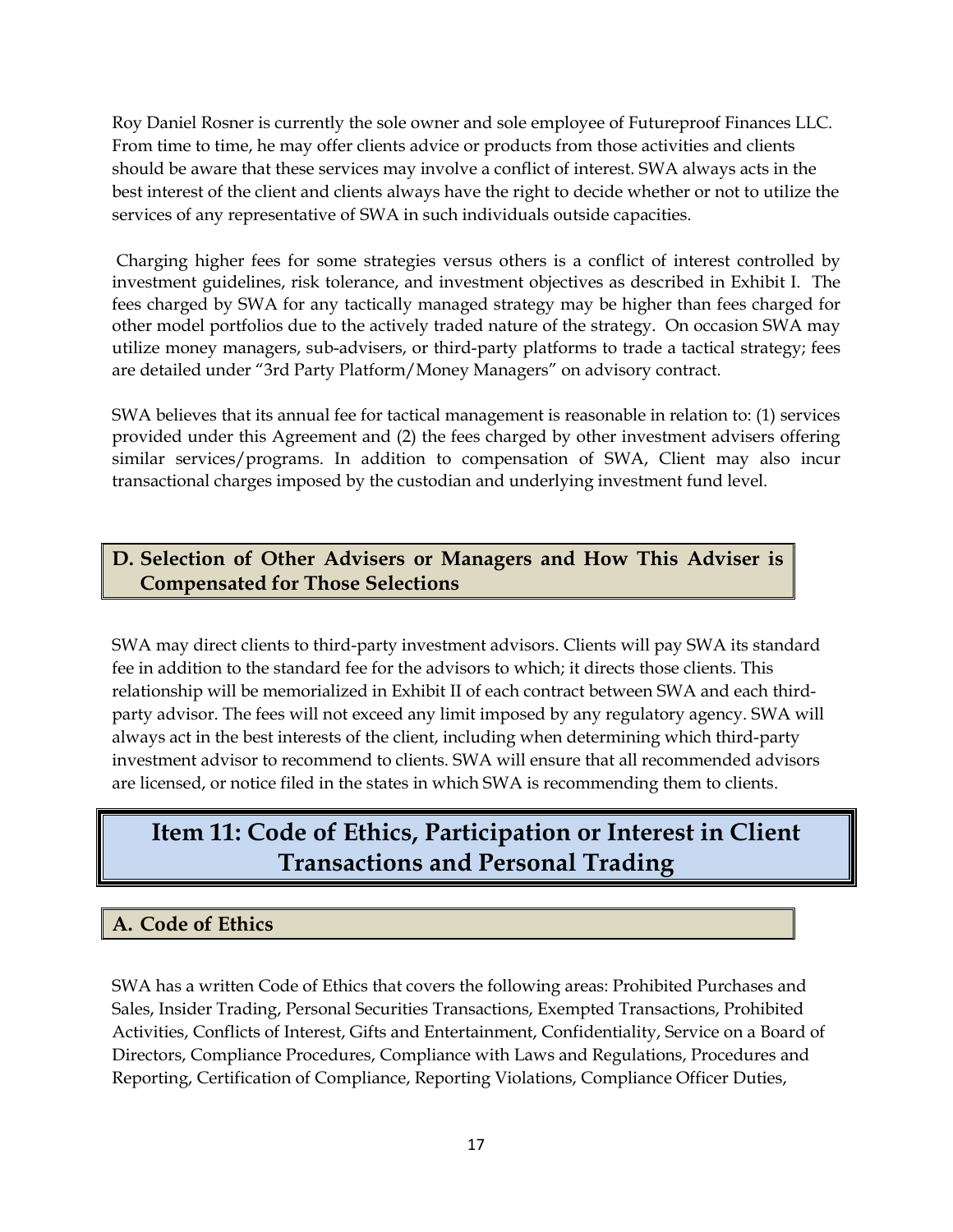Training and Education, Recordkeeping, Annual Review, and Sanctions. SWA's Code of Ethics is available free upon request to any client or prospective client.

# <span id="page-17-0"></span>**B. Recommendations Involving Material Financial Interests**

SWA does not recommend that clients buy or sell any security in which a related person to SWA or SWA has a material financial interest.

# <span id="page-17-1"></span>**C. Investing/Trading Personal Money in the Same Securities as Clients**

From time to time, representatives of SWA may buy or sell securities for themselves that they also recommend to clients. This may provide an opportunity for representatives of SWA to buy or sell the same securities before or after recommending the same securities to clients resulting in representatives profiting off the recommendations they provide to clients. Such transactions may create a conflict of interest. SWA will document any transactions that could be construed as conflicts of interest and will never engage in trading that operates to the client's disadvantage when similar securities are being bought or sold.

# **Item 12: Brokerage Practices**

# <span id="page-17-3"></span><span id="page-17-2"></span>**A. Factors Used to Select Custodians and/or Third Parties.**

Custodians/third parties will be recommended based on SWA's duty to seek "best execution," which is the obligation to seek execution of securities transactions for a client on the most favorable terms for the client under the circumstances. Clients will not necessarily pay the lowest commission or commission equivalent, and SWA may also consider the market expertise and research access provided by the custodian/third parties, including but not limited to access to written research, oral communication with analysts, admittance to research conferences and other resources provided by the brokers that may aid in SWA's research efforts. SWA will never charge a premium or commission on transactions, beyond the actual cost imposed by the custodian/third parties.

SWA recommends and currently has an investment advisors service agreement with Charles Schwab & Co., Inc., (CRD  $# 5393$ ) as a custodian.

### **Research and Other Soft-Dollar Benefits**

While SWA has no formal soft dollar's program in which soft dollars are used to pay for third party services, SWA may receive research, products, or other services from custodians and broker-dealers in connection with client securities transactions ("soft dollar benefits"). SWA may enter into soft-dollar arrangements consistent with (and not outside of) the safe harbor contained in Section 28(e) of the Securities Exchange Act of 1934, as amended. There can be no assurance that any client will benefit from soft dollar research, whether or not the client's transactions paid for it, and SWA does not seek to allocate benefits to client accounts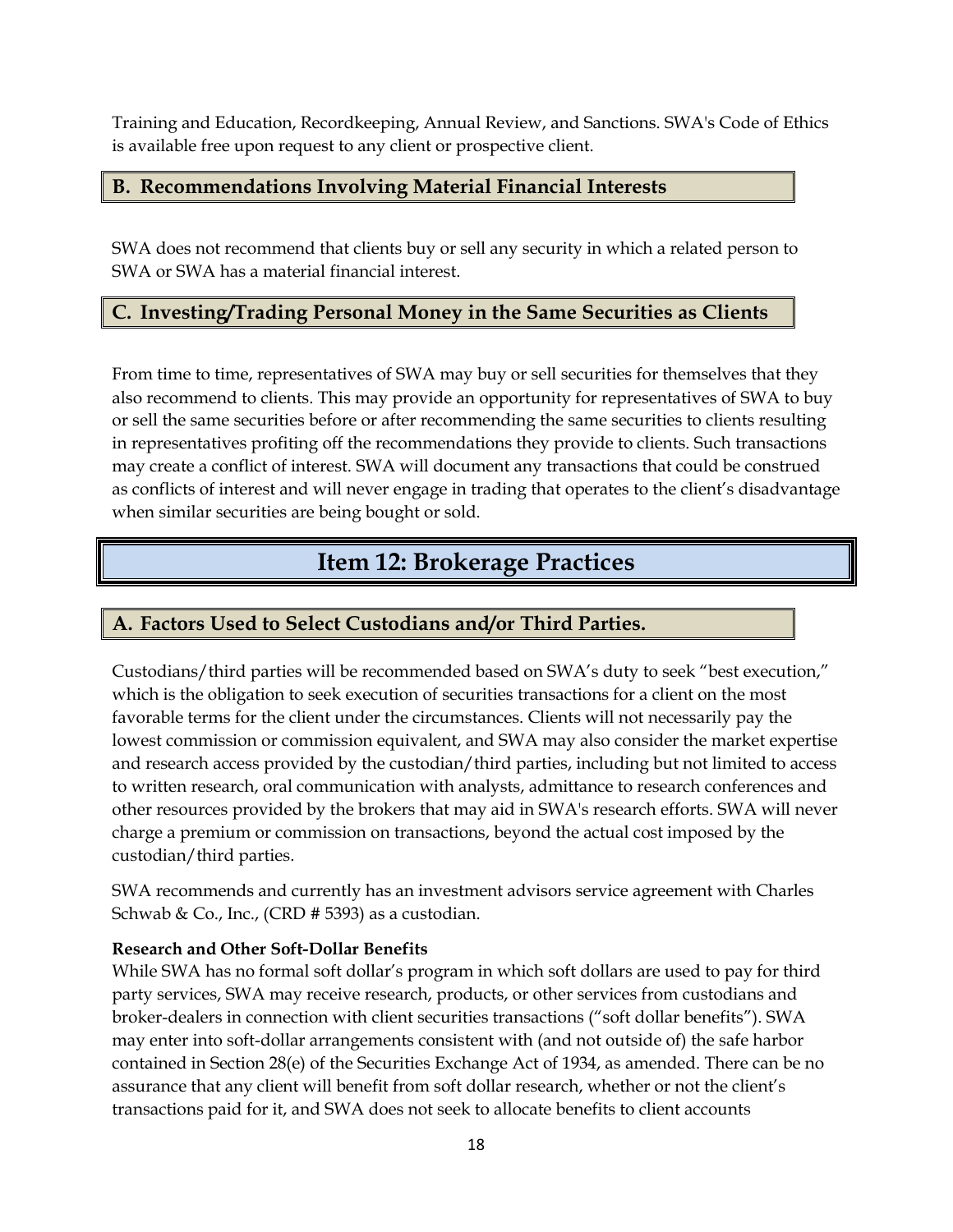proportionate to any soft dollar credits generated by the accounts. SWA benefits by not having to produce or pay for the research, products, or services, and SWA will have an incentive to recommend a custodian based on receiving research or services. Clients should be aware that SWA's acceptance of soft dollar benefits may result in higher commissions charged to the client.

#### **Third Party Client Referrals**

SWA receives no referrals from a third party in exchange for using that third party.

#### **Clients Directing Which Brokerage/Custodian/Third Party to Use**

SWA may permit clients to direct it to execute transactions through a specified custodian/third party. If a client directs brokerage, then the client will be required to acknowledge in writing that the client's direction with respect to the use of custodians/third parties supersedes any authority granted to SWA to select custodians/third parties; this direction may result in higher commissions, which may result in a disparity between free and directed accounts; the client may be unable to participate in block trades (unless SWA is able to engage in "step outs"); and trades for the client and other directed accounts may be executed after trades for free accounts, which may result in less favorable prices, particularly for illiquid securities or during volatile market conditions. Not all investment advisors allow their clients to direct brokerage.

## <span id="page-18-0"></span>**B. Aggregating (Block) Trading for Multiple Client Accounts**

If SWA buys or sells the same securities on behalf of more than one client, then it may (but would be under no obligation to) aggregate or bunch such securities in a single transaction for multiple clients in order to seek more favorable prices, lower brokerage commissions, or more efficient execution. In such case, SWA would place an aggregate order with the broker on behalf of all such clients in order to ensure fairness for all clients; provided, however, that trades would be reviewed periodically to ensure that accounts are not systematically disadvantaged by this policy. SWA would determine the appropriate number of shares and select the appropriate brokers consistent with its duty to seek best execution, except for those accounts with specific brokerage direction (if any).

# **Item 13: Reviews of Accounts**

## <span id="page-18-2"></span><span id="page-18-1"></span>**A. Frequency and Nature of Periodic Reviews and Who Makes Those Reviews**

All client portfolio managed accounts are reviewed at least annually by Keith Singer or an assigned financial advisor regarding clients' respective investment policies and risk tolerance levels. The assigned financial advisor reviews client accounts each time any material changes occur within the account or client circumstances.

All financial planning accounts are reviewed upon financial plan creation and plan delivery by Keith Singer. There is only one level of review for financial planning, and that is the total review conducted to create the financial plan.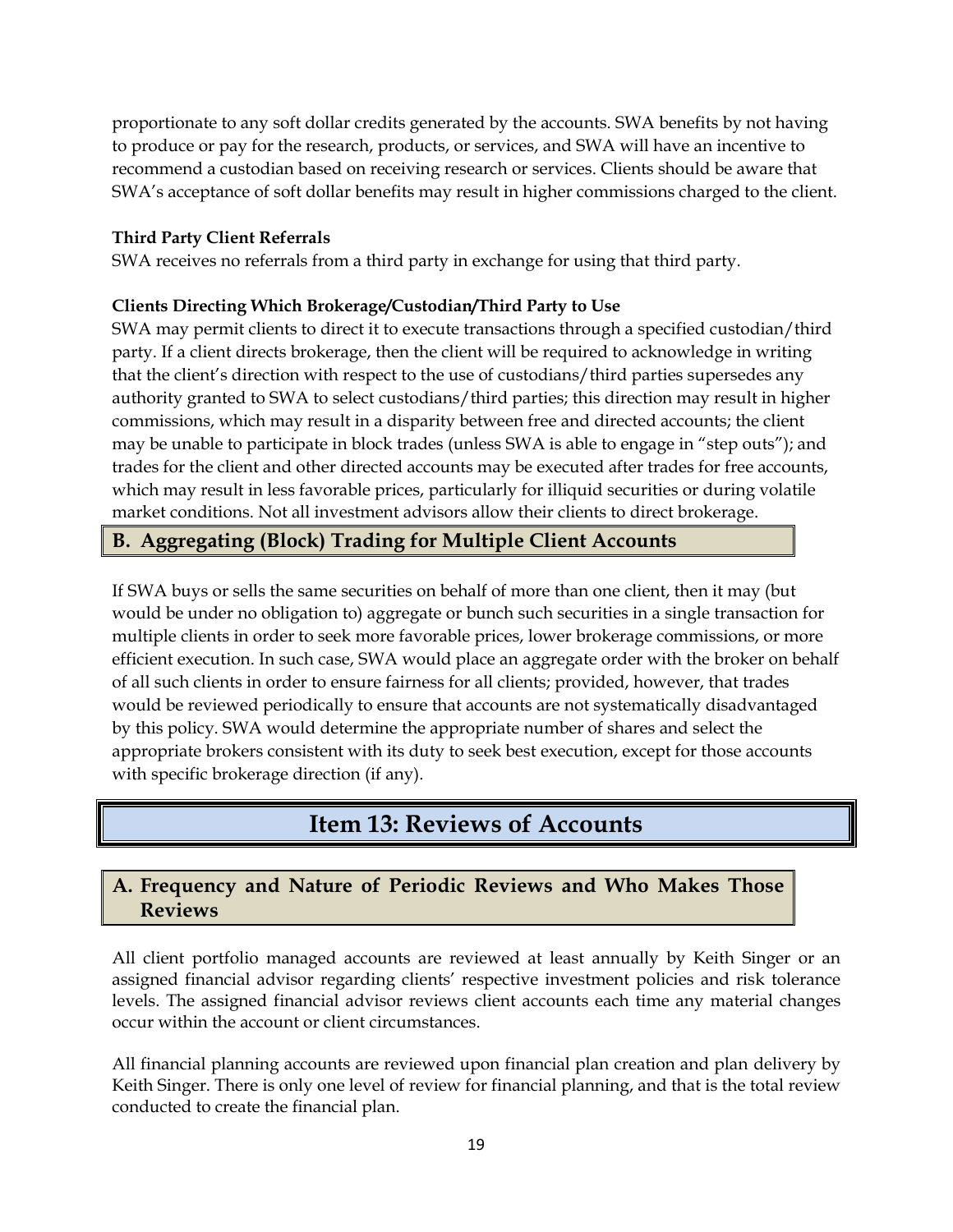### <span id="page-19-0"></span>**B. Factors That Will Trigger a Non-Periodic Review of Client Accounts**

Reviews may be triggered by material market, economic or political events, or by changes in client's financial situations (such as retirement, termination of employment, physical move, or inheritance).

# <span id="page-19-1"></span>**C. Content and Frequency of Regular Reports Provided to Clients**

Each client will receive a quarterly report detailing the client's account, including assets held, asset value, and fees. This written report will come from SWA or the custodian.

<span id="page-19-2"></span>With respect to financial plans, SWA's services will generally conclude upon delivery of the financial plan. Each client will receive the financial plan upon its completion.

# **Item 14: Client Referrals and Other Compensation**

### <span id="page-19-3"></span>**A. Economic Benefits Provided by Third Parties for Advice Rendered to Clients (Includes Sales Awards or Other Prizes)**

SWA may receive compensation from third-party advisers to which it directs clients.

### <span id="page-19-4"></span>**B. Compensation to Non – Advisory Personnel for Client Referrals**

SWA does not directly or indirectly compensate any person who is not advisory personnel for client referrals.

# **Item 15: Custody**

<span id="page-19-5"></span>Custody, as it applies to investment advisors, has been defined by regulators as having access or control over client funds and/or securities. In other words, custody is not limited to physically holding client funds and securities. If an investment advisor has the ability to access or control client funds or securities, the investment advisor is deemed to have custody and must ensure proper procedures are implemented. It should be noted that authorization to trade in client accounts is not deemed by regulators to be custody.

SWA is deemed to have custody of client funds and securities whenever the firm is given the authority to have fees deducted directly from client accounts.

For accounts in which SWA is deemed to have custody, the Firm has established procedures to ensure all client funds and securities are held at a qualified custodian in a separate account for each client under that client's name. Clients or an independent representative of the client will direct, in writing, the establishment of all accounts and therefore are aware of the qualified custodian's name, address and the manner in which the funds or securities are maintained.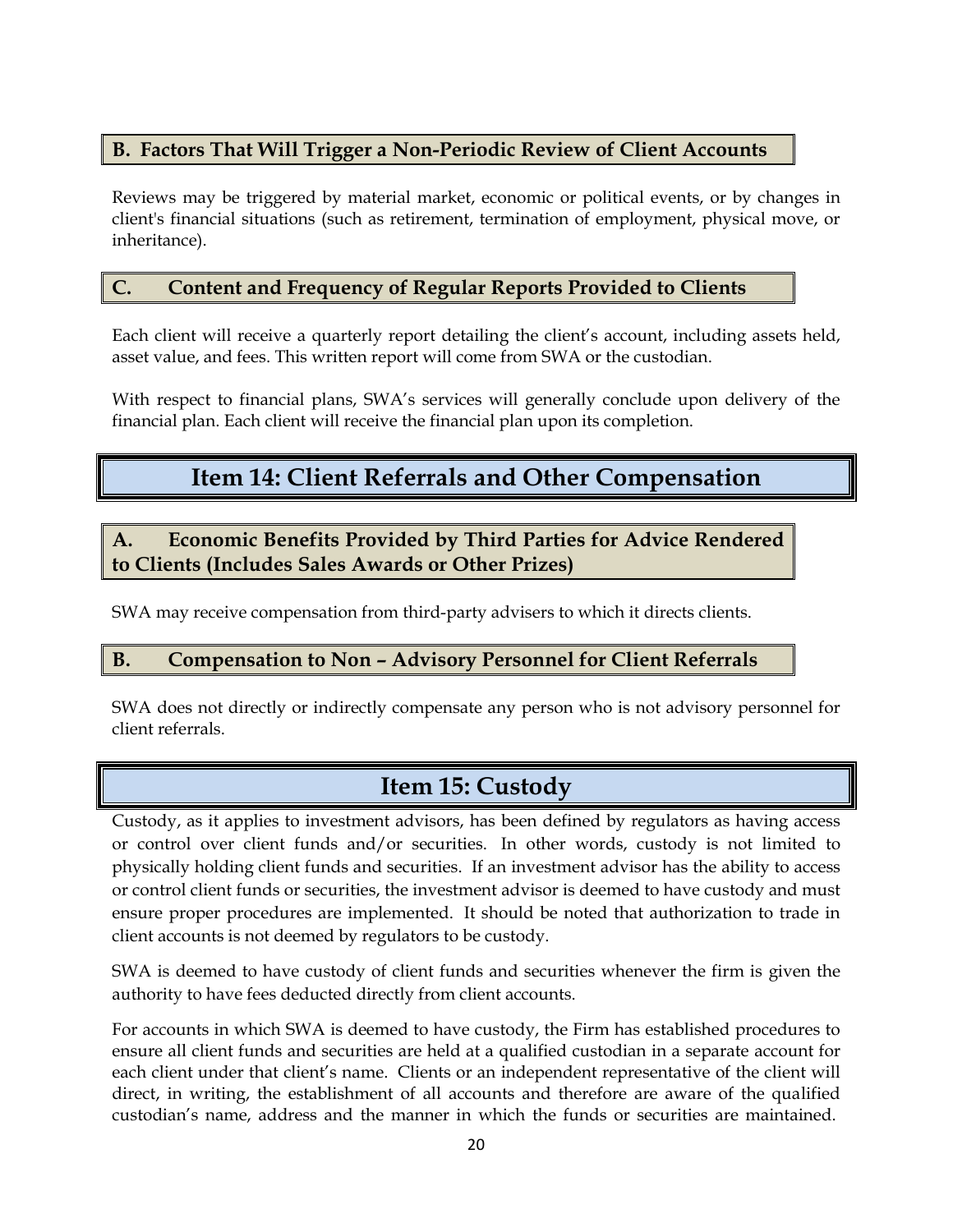Finally, account statements are delivered directly from the qualified custodian to each client, or the client's independent representative, at least quarterly. **Clients should carefully review those statements and are urged to compare the statements against reports received from SWA.** When clients have questions about their account statements, they should contact SWA or the qualified custodian preparing the statement

# **Item 16: Investment Discretion**

<span id="page-20-0"></span>SWA provides discretionary investment advisory services to clients. The Investment Advisory Contract established with each client sets forth the discretionary authority for trading. Where investment discretion has been granted, SWA generally manages the client's account and makes investment decisions without consultation with the client as to when the securities are to be bought or sold for the account, the total amount of the securities to be bought/sold, what securities to buy or sell, or the price per share.

Custody is disclosed in Form ADV because SWA has authority to transfer money from client account(s), which constitutes a standing letter or authorization (SLOA). Accordingly, SWA will follow the safeguards specified by the SEC rather than undergo an annual audit.

# **Item 17: Voting Client Securities (Proxy Voting)**

<span id="page-20-1"></span>SWA will not ask for, nor accept voting authority for client securities. Clients will receive proxies directly from the issuer of the security or the custodian. Clients should direct all proxy questions to the issuer of the security.

For any recommended/selected Model Provider please reference their form ADV Part 2A with respect to the voting of proxies solicited by or with respect to the issuers of securities in which assets of the Account.

# **Item 18: Financial Information**

### <span id="page-20-3"></span><span id="page-20-2"></span>**A. Balance Sheet**

SWA neither requires nor solicits prepayment of more than \$1,200 in fees per client, six months or more in advance, and therefore is not required to include a balance sheet with this brochure.

# <span id="page-20-4"></span>**B. Financial Conditions Reasonably Likely to Impair Ability to Meet Contractual Commitments to Clients**

Neither SWA nor its management has any financial condition that is likely to reasonably impair SWA's ability to meet contractual commitments to clients.